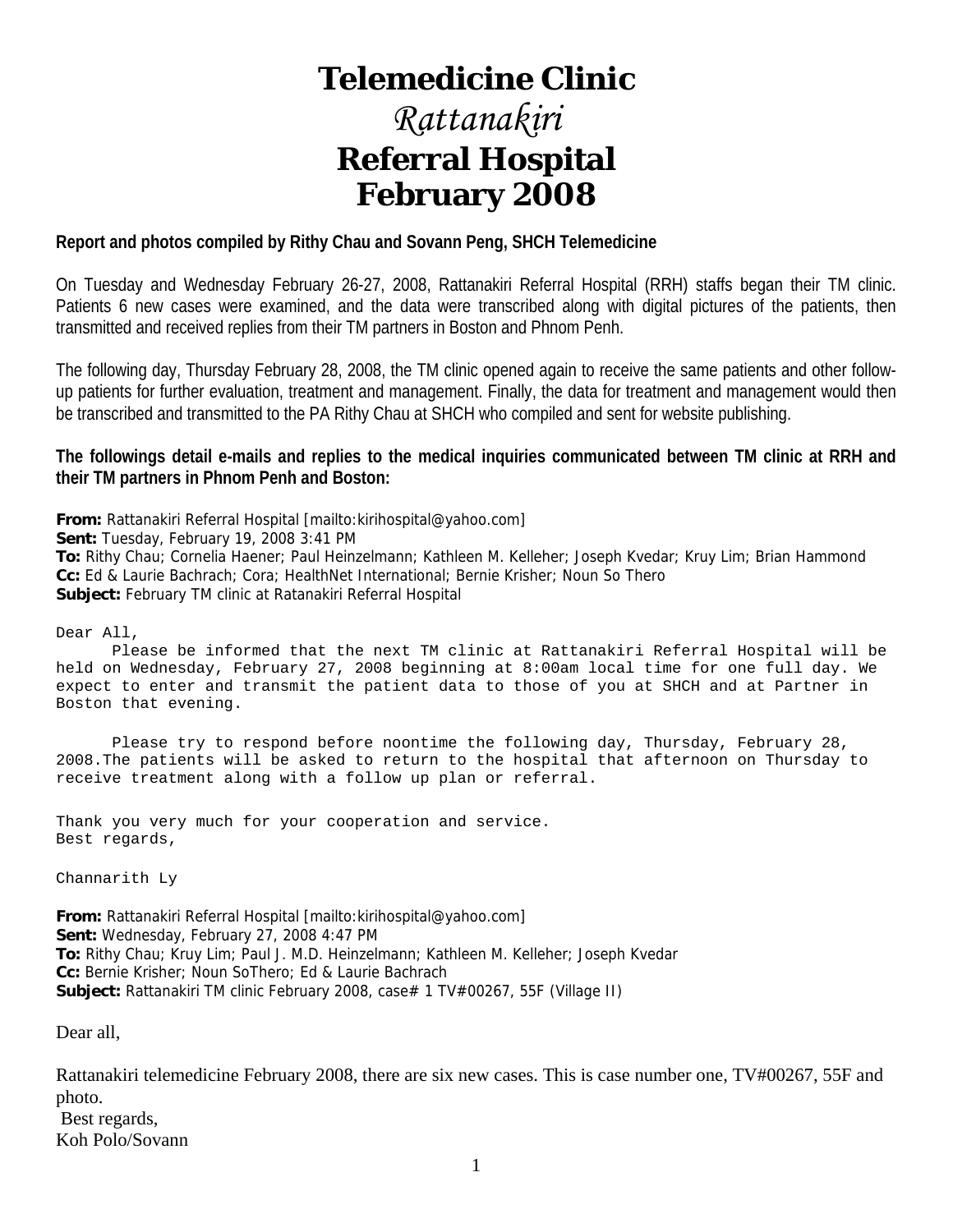# **Rattanakiri Provincial Hospital Telemedicine Clinic with Sihanouk Hospital Center of HOPE and Partners in Telemedicine**



**Patient: TV#00267, 55F (Village II)**

**Chief Complaint:** Dizziness and palpitation x 6y

**HPI:** 55F presented with symptoms of dizziness, and palpitation, polyphasia, polydypsia, polyura and noticed the ants are around her urine, she went to private clinic, her blood sugar was high and diagnosed with DMII and treated with Metformin 500mg 1t bid. She took the medicine only when she presented with the symptoms. She denied of fever, cough, chest pain, GI problem, stool with blood or mucus, hematuria, dysuria, edema, paresthesia.

| <b>PMH:</b> Malaria in 1993                                      |                                        |       |       |                  |                 |
|------------------------------------------------------------------|----------------------------------------|-------|-------|------------------|-----------------|
| <b>Family Hx: None</b>                                           |                                        |       |       |                  |                 |
| <b>Social Hx:</b> No smoking, no alcohol drinking, 4 children    |                                        |       |       |                  |                 |
| <b>Medication:</b> Metformin 500mg 1t po bid                     |                                        |       |       |                  |                 |
| <b>Allergies: NKDA</b>                                           |                                        |       |       |                  |                 |
| <b>ROS:</b> 5y post-menopause                                    |                                        |       |       |                  |                 |
| PE:<br>Vital Signs: On February 26, 2008<br>On February 27, 2008 | <b>BP: 160/90</b><br><b>BP: 110/60</b> | P: 84 | R: 20 | $T: 37^{\circ}C$ | <b>Wt: 53Kg</b> |
| <b>General: Look stable</b>                                      |                                        |       |       |                  |                 |

**HEENT:** No oropharyngeal lesion, pink conjunctiva, no neck mass, no lymph node palpable, no JVD

**Chest:** CTA bilaterally, no rale, no rhonchi; H RRR, no murmur

**Abdomen:** Soft, no tender, no distension, (+) BS, no HSM

**Extremity/Skin:** No edema, no skin rash, no foot wound

**MS/Neuro:** MS +5/5, motor and sensory intact, DTRs +2/4, normal gait

#### **Lab/Studies done today:**

On February 26, 2008

FBS= 156mg/dl (finger stick)

```
WBC = 6400/mm^3RBC = 4500000 / mm<sup>3</sup>Hb = 14 Eosinophil= 04%
```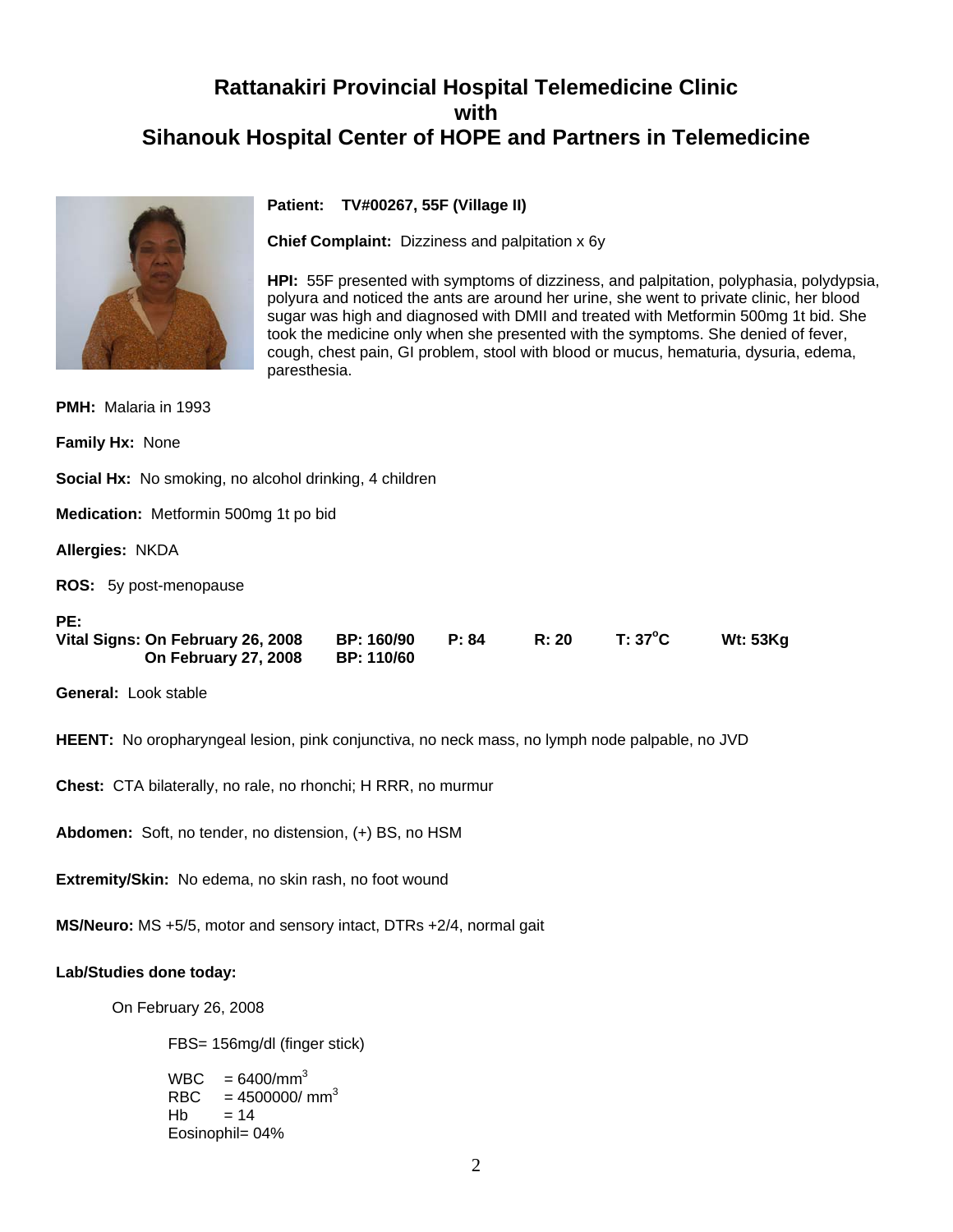Neutrophil= 53% Lymphocyte= 41% Monocyte= 02% Basophil  $= 00\%$  Tot-Chole= 184 [<200]  $TG = 220$   $[40 - 140]$  Gluc =124 [75 – 110] Creat = 1.0  $[0.5 - 0.9]$ 

 On February 27, 2008 FBS= 158mg/dl; UA protein trace

#### **Assessment:**

- 1. DMII
- 2. Elevated BP

#### **Plan:**

- 1. Metformin 500mg 1t po bid for two months
- 2. Captopril 25mg 1/4t po qd for two months
- 3. ASA 300mg 1/4t po qd for two months
- 4. Recheck BP in next follow up
- 5. Diabetes diet education, do regular exercise and foot care
- 6. Draw blood for Lyte, BUN, Creat, Gluc and HbA1C at SHCH

#### **Comments/Notes: Do you agree with my assessment and plan?**

#### **Examined by: Nurse Sovann Peng Date: February 27, 2008**

Please send all replies to [kirihospital@yahoo.com](mailto:kirihospital@yahoo.com) and cc: to [tmed\\_rithy@online.com.kh](mailto:tmed_rithy@bigpond.com.kh) . *The information transmitted in this e-mail is intended only for the person or entity to which it is addressed and may contain confidential and/or privileged material. Any review, retransmission, dissemination or other use of or taking of any action in reliance upon, this information by persons or entities other than the intended recipient is prohibited. If you received this e-mail in error, please contact the sender and delete material from any computer.*

**From:** Cusick, Paul S.,M.D. [mailto:PCUSICK@PARTNERS.ORG] **Sent:** Thursday, February 28, 2008 6:10 AM **To:** Fiamma, Kathleen M.; kirihospital@yahoo.com **Cc:** tmed\_rithy@online.com.kh **Subject:** RE: Rattanakiri TM clinic February 2008, case# 1 TV#00267, 55F (Village II)

Thank you for the opportunity to comment. I agree that she needs to be treated for Diabetes Mellitus. She also needs a blood pressure medication. Captopril is a good choice since it will also protect her kidneys from effects of diabetes on her kidneys. I agree with blood tests that you propose. Best of luck, Paul Cusick MD.

**From:** Rattanakiri Referral Hospital [mailto:kirihospital@yahoo.com] **Sent:** Wednesday, February 27, 2008 4:53 PM **To:** Rithy Chau; Kruy Lim; Paul J. M.D. Heinzelmann; Kathleen M. Kelleher; Joseph Kvedar **Cc:** Bernie Krisher; Noun SoThero; Ed & Laurie Bachrach **Subject:** Rattanakiri TM clinic February 2008, case# 2 VC#00268, 66M

Dear all,

This is case number two, TV#00268, 66M and photo. Best regards, Koh Polo/Sovann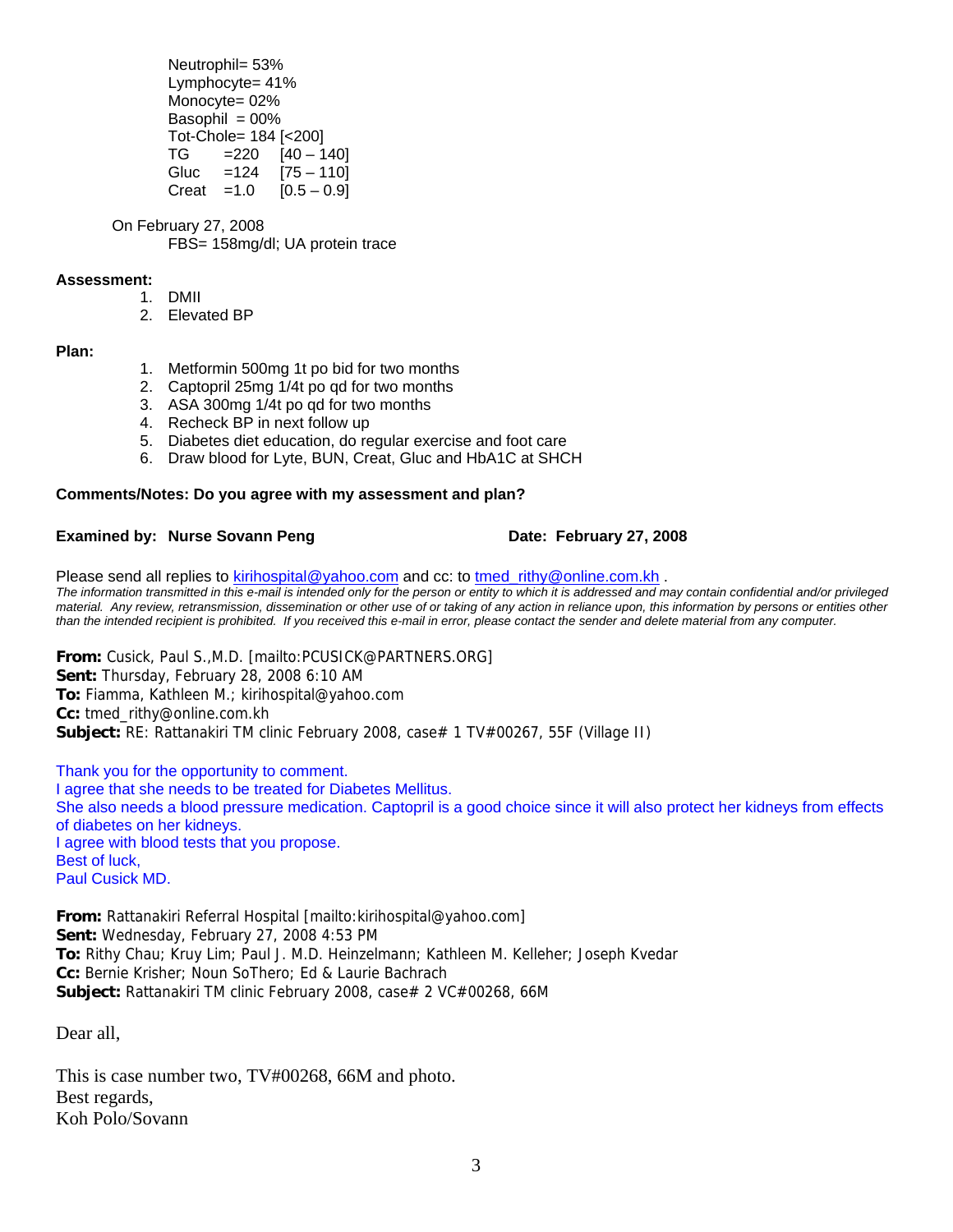# **Rattanakiri Provincial Hospital Telemedicine Clinic with Sihanouk Hospital Center of HOPE and Partners in Telemedicine**



#### **Patient: VC#00268, 66M (Bey Srok Village)**

**Chief Complaint:** Extremity numbness for 5y

**HPI:** 66M presented with extremity numbness, polyuria, polyphagia, polydypsia, and was examined at private clinic, diagnosed with DMII for 3y and treated with chines traditional medication for diabetes. He took these medicines for 3y. He stopped taking it for 4d and he presented with symptoms of impotence, extremity numbness, polydypsia, polyuria why he came to see us.

| <b>PMH: Impotence</b>                                                                                   |  |  |  |  |
|---------------------------------------------------------------------------------------------------------|--|--|--|--|
| Family Hx: None                                                                                         |  |  |  |  |
| <b>Social Hx:</b> No smoking, no alcohol drinking                                                       |  |  |  |  |
| <b>Medication:</b>                                                                                      |  |  |  |  |
| Allergies: NKDA                                                                                         |  |  |  |  |
| <b>ROS:</b> Unremarkable                                                                                |  |  |  |  |
| PE:<br>T: 37°C<br>R: 22<br>Vital Signs: BP: 120/80 P: 80<br><b>Wt: 60Kg</b>                             |  |  |  |  |
| General: Look stable                                                                                    |  |  |  |  |
| <b>HEENT:</b> No oropharyngeal lesion, pink conjunctiva, no neck mass, no icterus, TM clear bilaterally |  |  |  |  |
| Chest: CTA bilaterally, no rale, no rhonchi; H RRR, no murmur                                           |  |  |  |  |
| Abdomen: Soft, no distension, (+) BS, no HSM                                                            |  |  |  |  |
| Extremity/Skin: No edema, no skin rash, no foot wound                                                   |  |  |  |  |

**MS/Neuro:** MS +5/5, motor and sensory intact, DTRs +2/4, normal gait, good pulse

#### **Lab/Studies done today:**

On February 27, 2008

FBS: 436mg/dl; UA: Gluc 4+

Gluc = 346 [75 – 115]<br>Creat = 7.2 [0.6 – 1.1] Creat  $=7.2$ Tot chol=198  $\left[$  <200] TG =269 [60 – 165]<br>BUN =55 [10 – 50] BUN =55  $[10 - 50]$ <br>WBC =5500/mm<sup>3</sup>  $=5500/mm<sup>3</sup>$ Eosinophil= 04%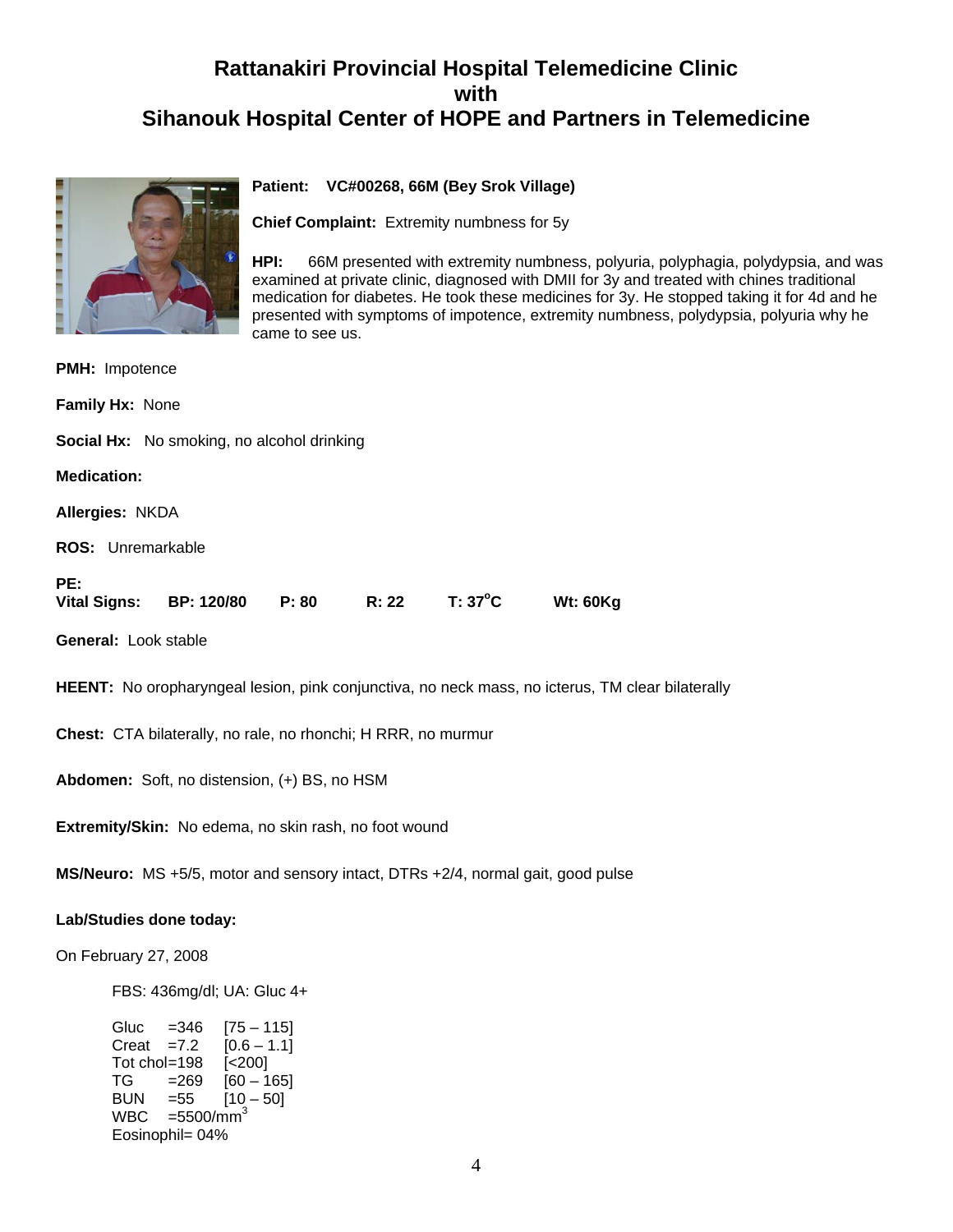Neutrophil=53% Lymphocyte=41% Monocyte=02%

#### **Assessment:**

1. DMII

#### **Plan:**

- 1. Metformin 500mg 1t po qhs for two months
- 2. Captopril 25mg 1/4t po qd for two months
- 3. ASA 300mg 1/4t po qd for two months
- 4. Diabetes education, regular exercise, foot care
- 5. Draw blood for Lyte, BUN, Creat, Gluc, and HbA1C at SHCH

#### **Comments/Notes: Do you agree with my assessment and plan?**

#### **Examined by: Dr. Sreng Leng Date: February 27, 2008**

Please send all replies to [kirihospital@yahoo.com](mailto:kirihospital@yahoo.com) and cc: to tmed rithy@online.com.kh . *The information transmitted in this e-mail is intended only for the person or entity to which it is addressed and may contain confidential and/or privileged material. Any review, retransmission, dissemination or other use of or taking of any action in reliance upon, this information by persons or entities other than the intended recipient is prohibited. If you received this e-mail in error, please contact the sender and delete material from any computer.*

**From:** Fang, Leslie S.,M.D. [mailto:LFANG@PARTNERS.ORG] **Sent:** Friday, February 29, 2008 4:46 AM **To:** Fiamma, Kathleen M.; tmed\_rithy@online.com.kh; kirihospital@yahoo.com **Subject:** RE: Rattanakiri TM clinic February 2008, case# 2 VC#00268, 66M

I do agree with the diagnosis of diabetes mellitus with peripheral neuropathy and erectil dysfunction and agree with the plans as detailed

Leslie S.T. Fang, MD PhD Chief, Walter Bauer Firm, Massachusetts General Hospital Harvard Medical School

**From:** Rattanakiri Referral Hospital [mailto:kirihospital@yahoo.com] **Sent:** Wednesday, February 27, 2008 4:59 PM **To:** Rithy Chau; Kruy Lim; Paul J. M.D. Heinzelmann; Kathleen M. Kelleher; Joseph Kvedar **Cc:** Bernie Krisher; Noun SoThero; Ed & Laurie Bachrach **Subject:** Rattanakiri TM clinic February 2008, case# 3 TS#00270, 32F

Dear all,

This is case number three, TS#00270, 32F and photos.

Best regards, Koh Polo/Sovann

### **Rattanakiri Referral Hospital Telemedicine Clinic**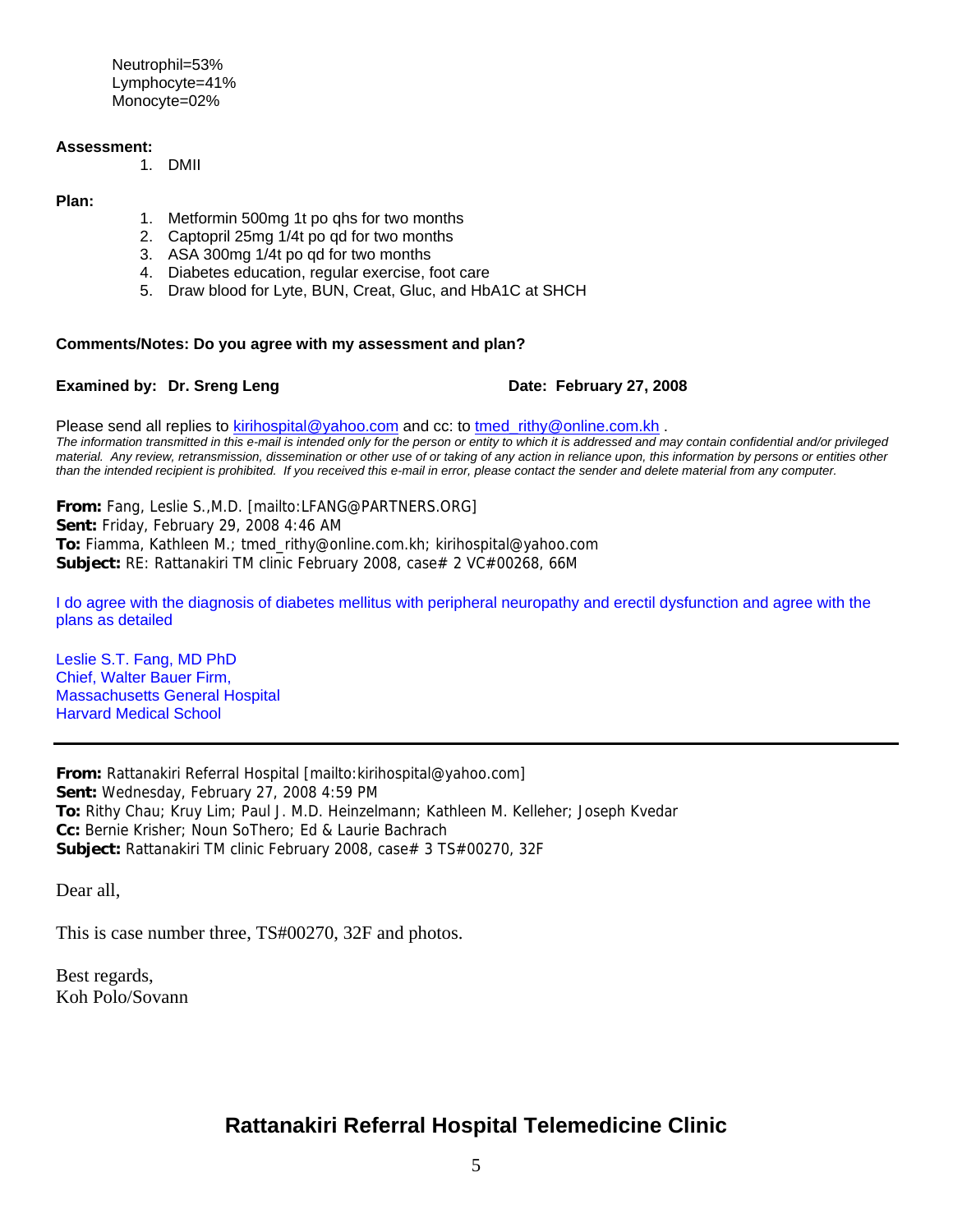## **with Sihanouk Hospital Center of HOPE and Partners in Telemedicine**



**Patient:** TS #00270 32F Village !

**Chief Complaint:** Cought ,dyspnea On and off and epigastric pain for 4 month

**HPI:** 32y female present with cought dyspnea and epigastric pain, She was examened at private clinic, diagnosed with Broncho- Pneumonia + GERD and she was treated with Amoxicillin 500mg 2tab BiD and maalox 1tab bid on and off for 3 month . Now she has present with cought dyspnea and epigastric pain for 5days, as well as burning stomach radiated to the back and chest, neck tention, lower abdominal pain . So that she came to see us.

**PMH/SH:** - PTB 8year ago, cesarien section 5year ago

**Vital Signs: BP100/70mmhg P 88/mn R24 T37<sup>oC</sup> Wt 34kg** 

**Social Hx:** No smoking, No alcohol

**Allergies:** NKDA **Family Hx:** None **ROS:** Unremarkable

**PE:** 



**General:** She look stable **HEENT:** No icterus, no oro pharyngeal lesion , Pink conjunctiva **Chest: Rales crakles and whizzing** , **Abdomen:** soft , nodistention, ( +) BS , No HSM , tenderness at epigastric erea , abdominal old scar about 10cm **Musculoskeletal:** Unremarkable **Neuro:** MS +5/5 motor and sensory intact, DTRs + 4/4 **GU: Rectal: Previous Lab/Studies: Lab/Studies Requests: chest xray , us , CBC** , AFB Sputum smear

**Assessment: 1**-Pneumonia , 2- Atelectasia 3-PTB , 4-gastritis, 5- parasititis **Plan:** 1- clarithromycine 500mg 1tab Bid x 10d 2- Famotidine 10mg 2tabqhs x 1month . 3- Mebendazol 500mg 1tab qhs 4- paracetamol 500mg 1tab qid (prn). **Comments/Notes:**

**Examined by: Dr sreng Date: 27- 02- 2008** 

Please send all replies to [kirihospital@yahoo.com](mailto:kirihospital@yahoo.com) and cc: to tmed rithy@online.com.kh .

*The information transmitted in this e-mail is intended only for the person or entity to which it is addressed and may contain confidential and/or privileged material. Any review, retransmission, dissemination or other use of or taking of any action in reliance upon, this information by persons or entities other than the intended recipient is prohibited. If you received this e-mail in error, please contact the sender and delete material from any computer.*

**From:** Smulders-Meyer, Olga,M.D. [mailto:OSMULDERSMEYE@PARTNERS.ORG] **Sent:** Thursday, February 28, 2008 4:20 AM **To:** Fiamma, Kathleen M.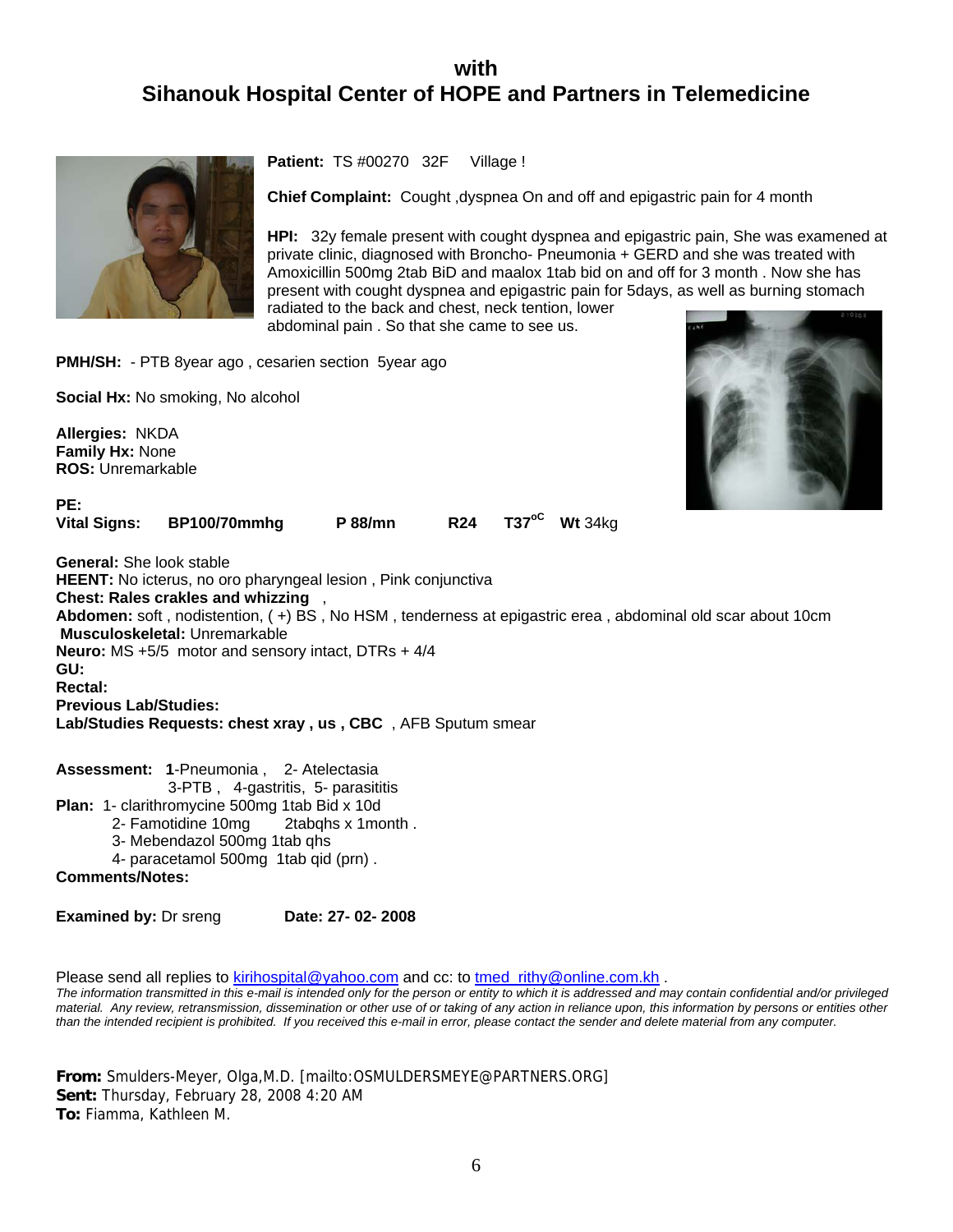**Cc:** kirihospital@yahoo.com,; tmed\_rithy@online.com.kh **Subject:** RE: Rattanakiri TM clinic February 2008, case# 3 TS#00270, 32F

**Patient:** TS #00270 32F Village

The patient is a 32 -year-old woman, who presents with two medical problems:

1. She has a history of pneumonia treated with 3 months of amoxicillin on off, and appears that that has not been effective.

A recent chest x-ray shows that she has a large right-sided infiltrate involving both the upper and the lower lung fields. The patient denies any fever chills hemoptysis. She has history of reflux, but there is no reason to assume that at her young age she is aspirating. Do we know anything about her HIV status?? I would definitely test her. Given the fact that her infiltrate is located in the right upper lobes as well, well mean that she has TB and I agree with sending of AFB for sputum.

You you want to treat her with clarithromycine, which is a good choice of antibiotic, and I would give to her for two weeks straight.

He may want to add Bactrim double strength one tab p.o. b.I.d. for the same time.

You should repeat the chest x-ray in one month after she has finished her antibiotics, and if her infiltrate persists she will need to be referred to a hospital for a bronchoscopy for further diagnostic studies, to rule out other infectious processes and to rule out malignancy.

The patient has a long history of GERD symptoms. She could be positive for Helicobacter pylori infection, and she could be tested for this. It is positive I would treat her with amoxicillin 500 b.I.d. for two weeks, omeprazole 20 mg b.I.d. for two weeks, as well as amoxicillin 500 mg b.I.d. for two weeks.

If she is negative for H. pylori, I would just treat her with omeprazole 20 mg b.I.d. for two months, and then slowly taper off to daily for another month. The patient should be advised to avoid caffeinated drinks and spicy foods during this time so that the gastric lining can heal. If omeprazole is not available, I would treat with famotidine 10 mg nightly S. U. suggested, and treat her for at least 3 months

I would minimize the use of paracetamol, or Advil, as these might aggravate gastritis.

Keep in mind, that reflux can often induce asthma. Is she wheezing or not???? If that is the case, I would continue omeprazole or Famotidine longer.

**From:** Rattanakiri Referral Hospital [mailto:kirihospital@yahoo.com] **Sent:** Wednesday, February 27, 2008 5:09 PM **To:** Rithy Chau; Kruy Lim; Paul J. M.D. Heinzelmann; Kathleen M. Kelleher; Joseph Kvedar **Cc:** Bernie Krisher; Noun SoThero; Ed & Laurie Bachrach **Subject:** Rattanakiri TM clinic February 2008 case#4 NM#00271, 68M

Dear all,

This is cas number four NM#00271, 68M and photos.

Best regards, Koh Polo/Sovann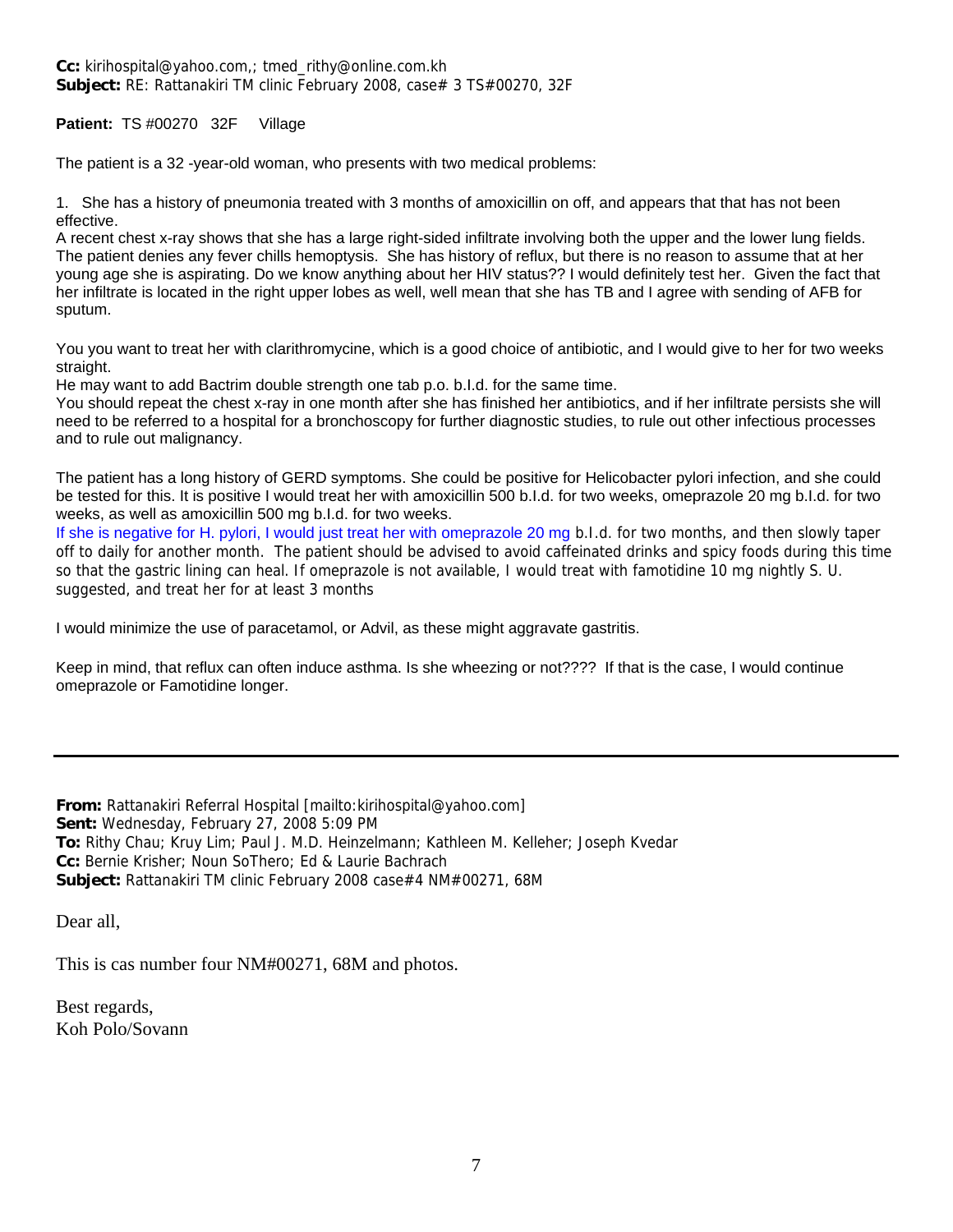# **Rattanakiri Provincial Hospital Telemedicine Clinic with Sihanouk Hospital Center of HOPE and Partners in Telemedicine**

#### **Patient: NM#00271, 68M (Choeng Ra Village)**

**Chief Complaint:** Polyphasia, and polyuria x 1y

**HPI:** 68M, farmer, presented with symptoms of fever, polyphasia, polyuria and fatigue, poor appetite, he asked local healer to see him at home and was given with IV fluid for 5d. The condition got worse so his family brought him from Rattanakiri province to Kampong Cham province hospital and he was diagnosed with lung disease and DMII (Blood sugar 600mg/dl), treated with some unknown name medication for these problems. His condition

became better and these six months he developed paresthesia on both feet then up to the knee. He bought lotion from private pharmacy but it really didn't help him. This month he came back to Rattanakiri and didn't take medicine for his diabetes. He denied of dizziness, HA, chest pain, palpitation, GI problem, dysuria, hematuria, stool with blood or mucus, edema.

**PMH:** Remote malaria

**Family Hx:** None

**Social Hx:** Smoking 20cig/d over 20y, no alcohol drinking

**Medication:**

1. Unknown name medicine for Diabetes 1t po bid

**Allergies:** NKDA



| PE: |                               |       |         |          |
|-----|-------------------------------|-------|---------|----------|
|     | Vital Signs: BP: 100/60 P: 70 | R: 20 | T: 37°C | Wt: 48Kg |

**General:** Look stable

**HEENT:** No oropharyngeal lesion, pink conjunctiva, no neck mass, no lymph node palpable, no JVD

**Chest:** Whizzing on bilateral lower lobes on expiration, no crackle; H RRR, no murmur

**Abdomen:** Soft, no tender, no distension, (+) BS, no HSM

**Extremity/Skin:** No edema, no skin rash, no foot wound

**MS/Neuro:** MS +5/5, motor and sensory intact, DTRs +2/4

#### **Lab/Studies done today:**

On February 26, 2008

RBS: 567mg/dl; UA: Gluc 2+

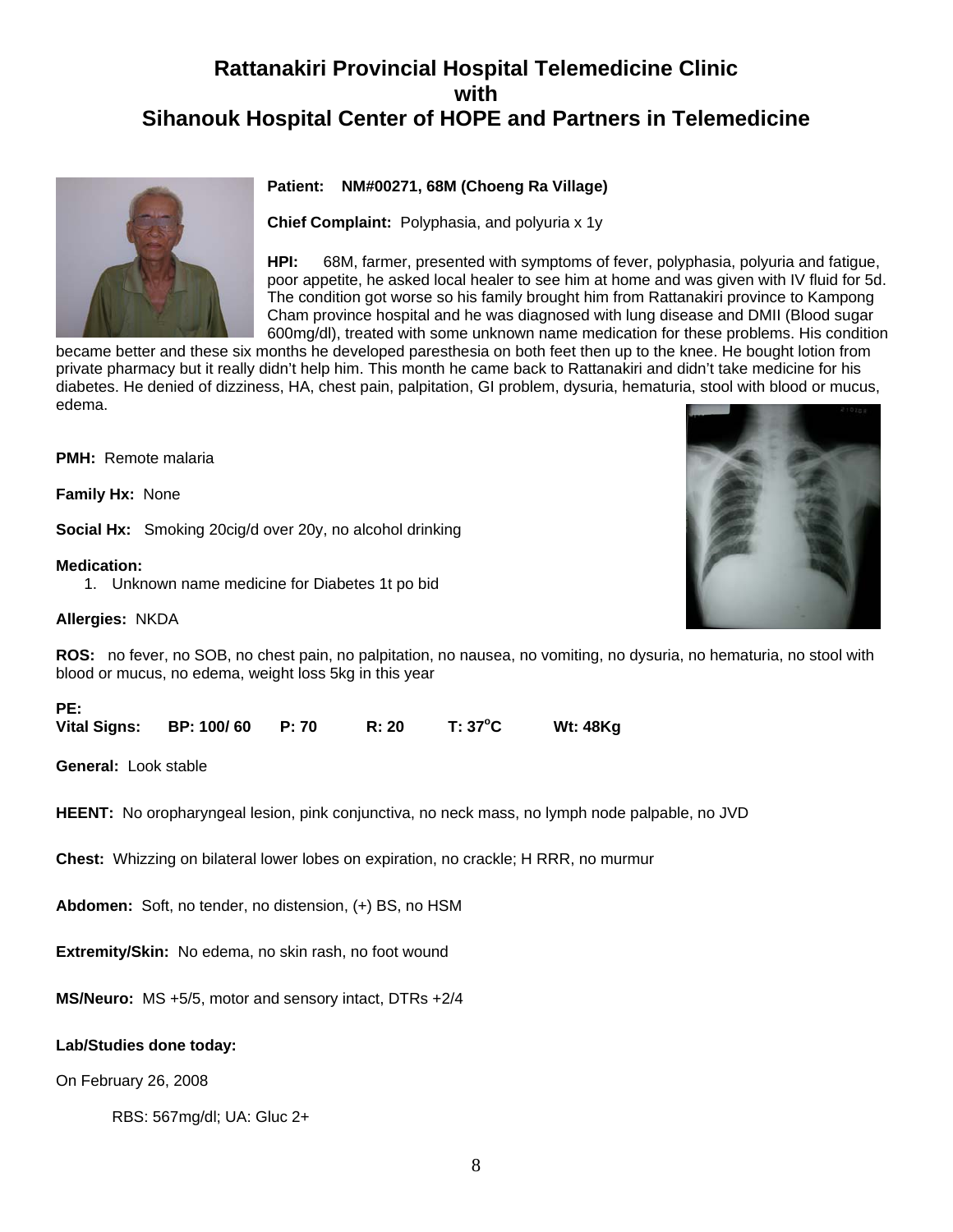| $K^+$ | $=2.5$  | $[3.6 - 5.5]$ |
|-------|---------|---------------|
| $Na+$ | $=159$  | $[135 - 155]$ |
| Gluc  | $= 235$ | $[75 - 115]$  |
| Creat | $=8.3$  | $[0.6 - 1.1]$ |

CXR attached

#### **Assessment:**

- 1. DMII with PNP
- 2. Pneumonia
- 3. PTB?
- 4. Renal Failure?

#### **Plan:**

- 1. Glibenclamide 5mg 1t po bid for two months
- 2. Captopril 25mg 1/4t po qd for two months
- 3. ASA 300mg 1/4t po qd for two months
- 4. Amytriptylin 25mg 1/2t po qhs for two months
- 5. Clarythromycin 500mg 1t po bid for 10d
- 6. Check AFB sputum smear in referral hospital
- 7. Smoking cessation
- 8. Diabetic diet education, regular exercise and foot care
- 9. Draw blood for Electrolyte, BUN, Creat, Gluc, HbA1C at SHCH

#### **Comments/Notes: Do you agree with my assessment and plan?**

#### **Examined by: Nurse Sovann Peng Date: February 26, 2008**

Please send all replies to [kirihospital@yahoo.com](mailto:kirihospital@yahoo.com) and cc: to [tmed\\_rithy@online.com.kh](mailto:tmed_rithy@bigpond.com.kh) . *The information transmitted in this e-mail is intended only for the person or entity to which it is addressed and may contain confidential and/or privileged material. Any review, retransmission, dissemination or other use of or taking of any action in reliance upon, this information by persons or entities other than the intended recipient is prohibited. If you received this e-mail in error, please contact the sender and delete material from any computer.*

From: Fang, Leslie S.,M.D. [mailto:LFANG@PARTNERS.ORG] Sent: Friday, February 29, 2008 4:40 AM To: kirihospital@yahoo.com; tmed\_rithy@online.com.kh; Fiamma, Kathleen M. Subject: NM#00271, 68M (Choeng Ra Village)

I am actually VERY worried about the electrolyte profile. He is severely hypernatremic, hypokalemic and in acute renal failure

He obviously has diabetes mellitus but the etiology of the metabolic derangements is unclear:

1. Hypernatremia denotes significant free water depletion:

- ? is he on a diuretic
- ? is this related to volume depletion from his diabetes
- ? what is his oral intake like
- ? is he clinically volume depleted

For the Na to be at 159, he is almost 6 litres behind in his free water

- 2. Hypokalemia
	- ? is he on a diuretic
	- ? is this related to volume depletion from his diabetes

3. Cr of 8.3: this is obviously the most worrisome of all of the lab values. He appears to be in renal failure, ?acute vs chronic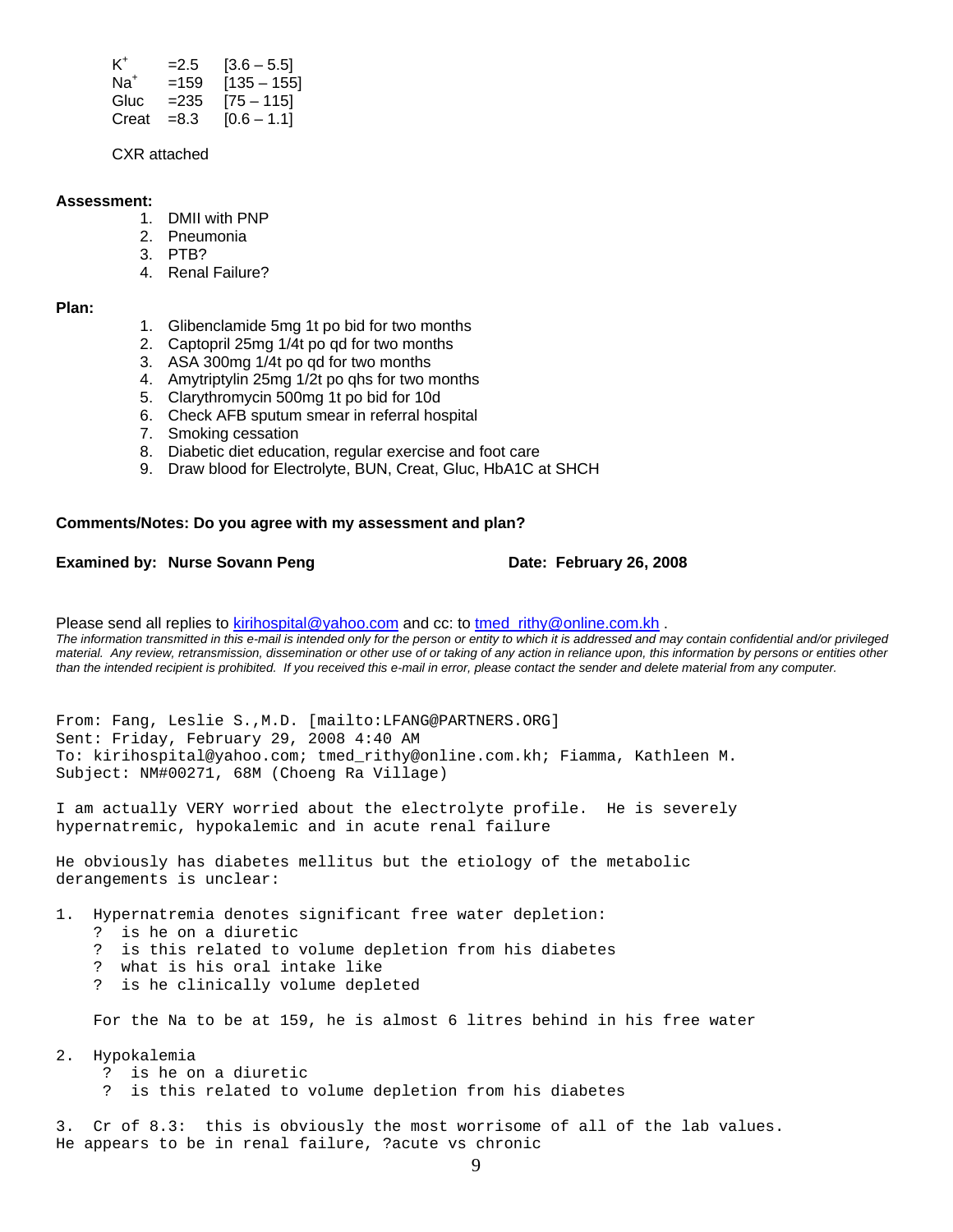I would very much like to see him fluid repleted with free water and repeat the labs values Leslie S.T. Fang, MD PhD Chief, Walter Bauer Firm Massachusetts General Hospital Harvard Medical School From: Fiamma, Kathleen M. [mailto:KFIAMMA@PARTNERS.ORG] Sent: Friday, February 29, 2008 8:36 PM To: Rithy Chau; Fang, Leslie S.,M.D. Cc: bernie@media.mit.edu; kirihospital@yahoo.com; sovann.peng@gmail.com; thero@cambodiadaily.com; Heinzelmann, Paul J.,M.D. Subject: RE: NM#00271, 68M (Choeng Ra Village) Thank you very much Rithy Kathy Fiamma 617-726-1051 -----Original Message----- From: Rithy Chau [mailto:tmed\_rithy@online.com.kh] Sent: Friday, February 29, 2008 3:58 AM To: Fang, Leslie S.,M.D. Cc: bernie@media.mit.edu; kirihospital@yahoo.com; Fiamma, Kathleen M.; sovann.peng@gmail.com; thero@cambodiadaily.com Subject: RE: NM#00271, 68M (Choeng Ra Village) Dear Dr. Leslie Fang, We are repeating his lab again due to reasons that in the past the lab done at Rattanakiri Referral Hospital gave us "funny" values also. We will let you know again once the results come out at SHCH next week. Thanks for your reply. Best Regards, Rithy Rithy Chau, MPH, MHS, PA-C Director for Capacity Building and Telemedicine Sihanouk Hospital Center of HOPE Phnom Penh, Cambodia Mobile: 855-12-520-547/855-11-623-805 From: Fang, Leslie S.,M.D. [mailto:LFANG@PARTNERS.ORG] Sent: Friday, February 29, 2008 9:31 PM To: Rithy Chau Cc: bernie@media.mit.edu; kirihospital@yahoo.com; Fiamma, Kathleen M.; sovann.peng@gmail.com; thero@cambodiadaily.com Subject: RE: NM#00271, 68M (Choeng Ra Village) I do hope that the labs are in error Les

10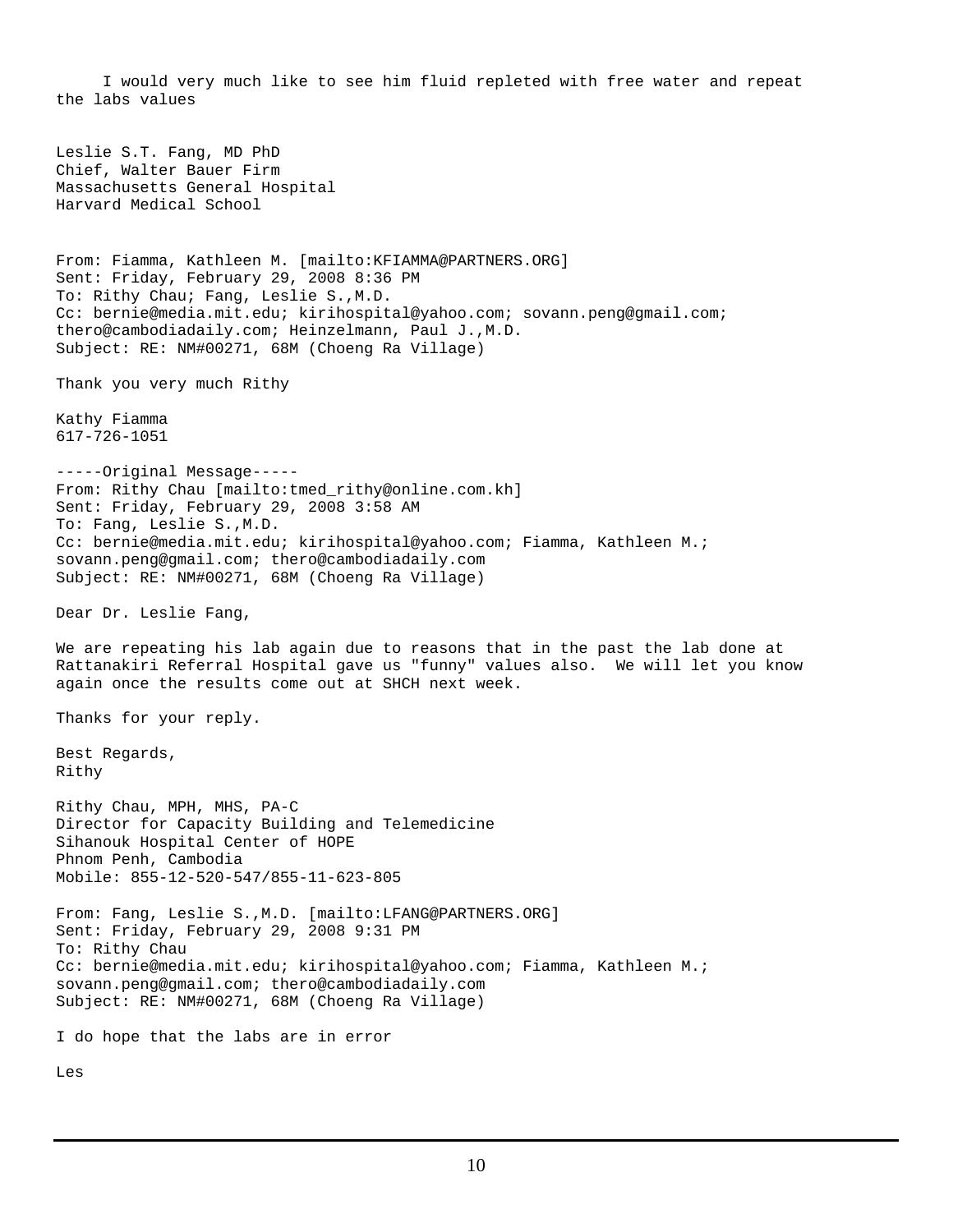**From:** Rattanakiri Referral Hospital [mailto:kirihospital@yahoo.com] **Sent:** Wednesday, February 27, 2008 5:22 PM **To:** Rithy Chau; Kruy Lim; Paul J. M.D. Heinzelmann; Kathleen M. Kelleher; Joseph Kvedar **Cc:** Bernie Krisher; Noun SoThero; Ed & Laurie Bachrach **Subject:** Rattanakiri TM clinic February 2008 case#5, IA#00272, 5F

Dear all,

This is cas number five, IA#00272, 5F and photos.

Best regards, Koh Polo/Sovann

### **Rattanakiri Provincial Hospital Telemedicine Clinic with Sihanouk Hospital Center of HOPE and Partners in Telemedicine**



**Patient: IA#00272, 5F (Thmey Village)**

**Chief Complaint:** Dyspnea x 5y

**HPI:** 5F brought to us by her father complaining of dyspnea for 5y. When she was 3 months, she presented with symptoms of fever, dypnea, cough, then she was brought to provincial hospital and admitted to ED for 3d then she was referred to TB department and got treatment with TB drugs for 1y. Since then she frequently developed dyspnea on exertion, fever and cough, her parent bought medicine at private pharmacy for her. Her parents denied she has had hemoptysis.

**PMH:** Unremarkable **Family Hx:** None **Social Hx:** Second child among 4 brothers and sisters **Medication:** None **Allergies:** NKDA **ROS:** Unremarkable **PE:**  Vital Signs: **BP: 90/ 60** P: 112 R: 24 T: 37.5<sup>°</sup>C **C Wt: 11Kg General:** Look stable, cachexia

**HEENT:** No oropharyngeal lesion, pink conjunctiva, no neck mass, no lymph node palpable

**Chest:** Barrel chest, bilateral rhonchi, no crackle, no whizzing; H RRR, no murmur

**Abdomen:** Soft, no tender, no distension, (+) BS, no HSM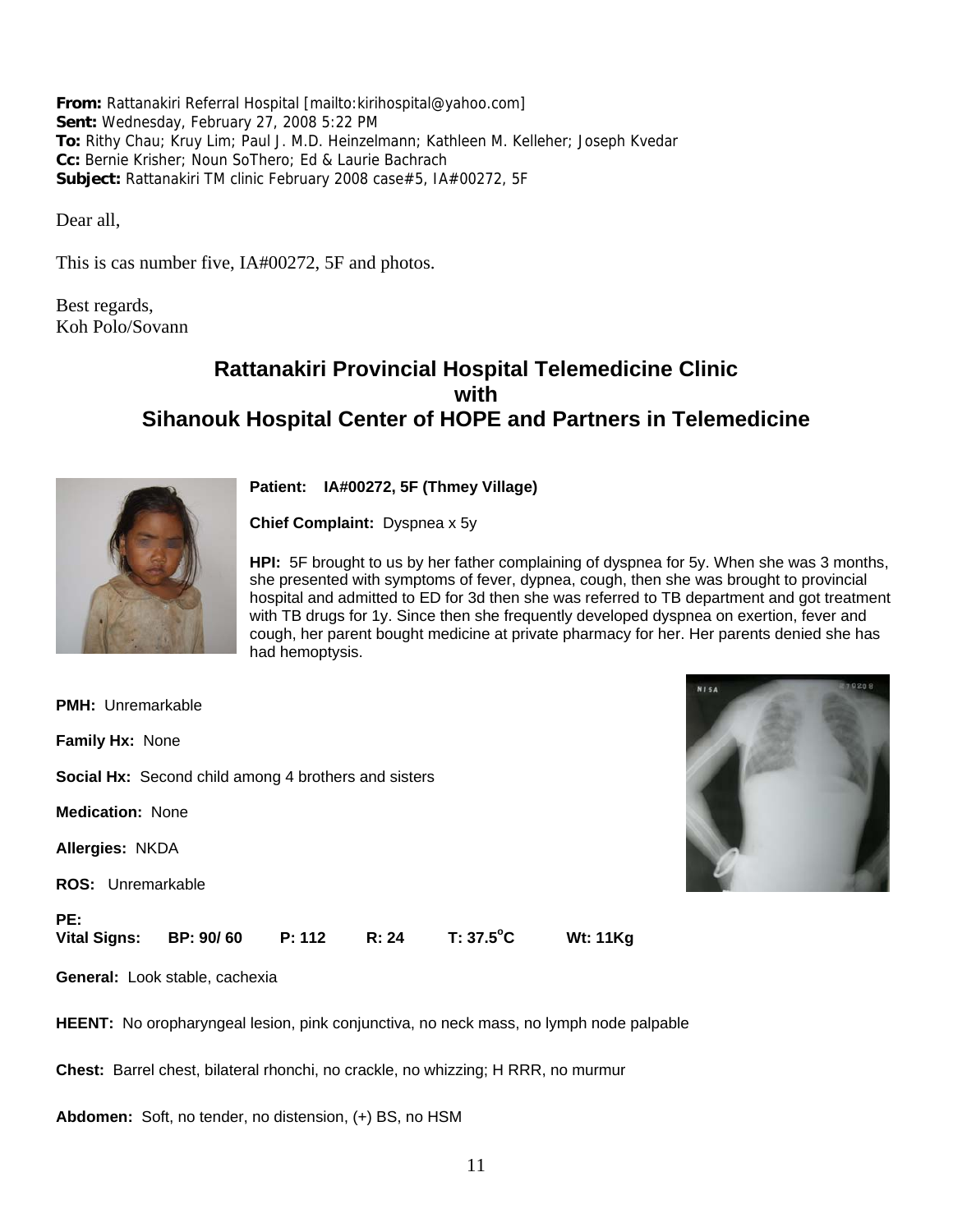#### **Lab/Studies done today:**

On February 26, 2008

CXR attached

#### **Assessment:**

- 1. Pneumonia
- 2. Relapsed PTB?
- 3. Cachexia

**Plan:**

- 1. Clarythromycin 500mg 1/2t po bid for 7d
- 2. MTV 1t po qd
- 3. Do AFB sputum smear in referral hospital

#### **Comments/Notes: Do you agree with my assessment and plan?**

#### **Examined by: Nurse Sovann Peng Date: February 26, 2008**

Please send all replies to [kirihospital@yahoo.com](mailto:kirihospital@yahoo.com) and cc: to [tmed\\_rithy@online.com.kh](mailto:tmed_rithy@bigpond.com.kh) . *The information transmitted in this e-mail is intended only for the person or entity to which it is addressed and may contain confidential and/or privileged material. Any review, retransmission, dissemination or other use of or taking of any action in reliance upon, this information by persons or entities other than the intended recipient is prohibited. If you received this e-mail in error, please contact the sender and delete material from any computer.*

**From:** Haver, Kenan E., M.D. [mailto:KHAVER@PARTNERS.ORG] **Sent:** Thursday, February 28, 2008 4:54 AM **To:** kirihospital@yahoo.com; tmed\_rithy@online.com.kh **Cc:** Fiamma, Kathleen M. **Subject:** RE: Rattanakiri TM clinic February 2008 case#5, IA#00272, 5F

On his CXR, there appears to be a difference in aeration that I can not attribute to rotation. This may be a result of the early infection. This could account for 5 years of dyspnea and cough but not fever.

I agree with the plan to re-check her for TB as well as for HIV and paragonimiasis. I would suggest repeating the CXR, both PA and lateral, in about 6 weeks.

Kenan Haver, M.D.

**From:** Rattanakiri Referral Hospital [mailto:kirihospital@yahoo.com] **Sent:** Wednesday, February 27, 2008 5:28 PM **To:** Rithy Chau; Kruy Lim; Paul J. M.D. Heinzelmann; Kathleen M. Kelleher; Joseph Kvedar **Cc:** Bernie Krisher; Noun SoThero; Ed & Laurie Bachrach **Subject:** Rattanakiri TM clinic February 2008 case#6, MS#00269, 48F

Dear all,

This is the last case for Rattanakiri TM Clinic February 2008, number six,MS#00269, 48F and photos. Please reply to the cases before Thursdayafternoon in Cambodia time. Thank you very much for your cooperation and support in this project.

Best regards, Koh Polo/Sovann

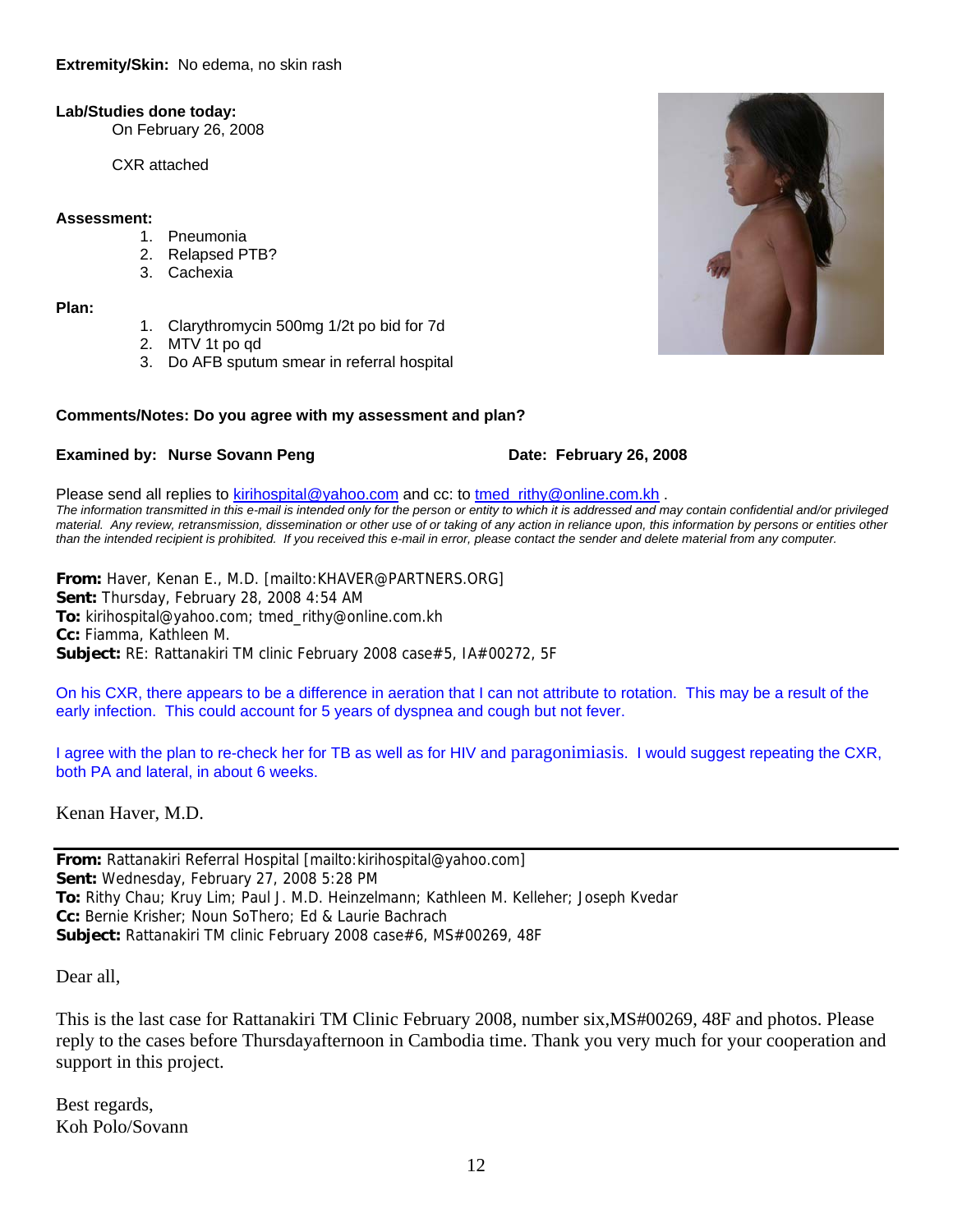## **Rattanakiri Provincial Hospital Telemedicine Clinic with Sihanouk Hospital Center of HOPE and Partners in Telemedicine**



Patient: MS #00269 48y Female Thmey Village Chief Complaint: Palpitation, Numbness for one year

HPI: 48y female presented with polyuria 5 to 6 times per night. Associated with polyphasia + alot of drinking especially at nigh , with progressive loss weight around 10kg from 67kg to 57kg . The last one year she complained of numbness of feet, one month ago she was examined at private clinic: high blood sugar and treated with chlorpropamid 1t po qd, but her symptoms is still remain + blurry

vision, asthenia.

| PMH: Malaria in 2001          | GERD in 2007                 |      |              |                           |           |
|-------------------------------|------------------------------|------|--------------|---------------------------|-----------|
|                               | Social Hx: No smoke, no EtOH |      |              |                           |           |
| FamilyHx: None                |                              |      |              |                           |           |
| ROS:                          | Vaginal discharge            |      |              |                           |           |
| PE:<br>Vital sings: BP 120/90 |                              | P 84 | <b>RR 20</b> | $T\,36.5^{\circ}\text{C}$ | Wt $57kg$ |

General: Alert and oriented x 3

HEEN: No icteric, no oropharyngeal lesions, pink conjunctiva

Chest: CTA bilaterally, no rhonchi, HRRR without murmur

Abdomen: Soft, positive BS, no tenderness, no organomegaly

Musculoskeletal: No gross masses or lesion, no oedema, joints not swollen.

#### MS/Neuro:

.

MS +5/5 , full ROM , Sensory pin prick sensation normal, but light touch is positive for glove and stocking pattern of decrease in sensation.

Lab/Rx Requests: Done today CBC RBC 470,0000/mm3, WBC 6800/mm3, Hb 14.3, Differential counting: Eo 05%, Neu 52% Lym 40% Mono 03% Baso 00%. Biochemistry: Total cholesterol 156mg/dl, Creatinine 1.0mg/dl, Glucose 195.6mg/dl, TG 177mg/d

#### Assessment:

- 1- DMII
- 2- Leucorrhea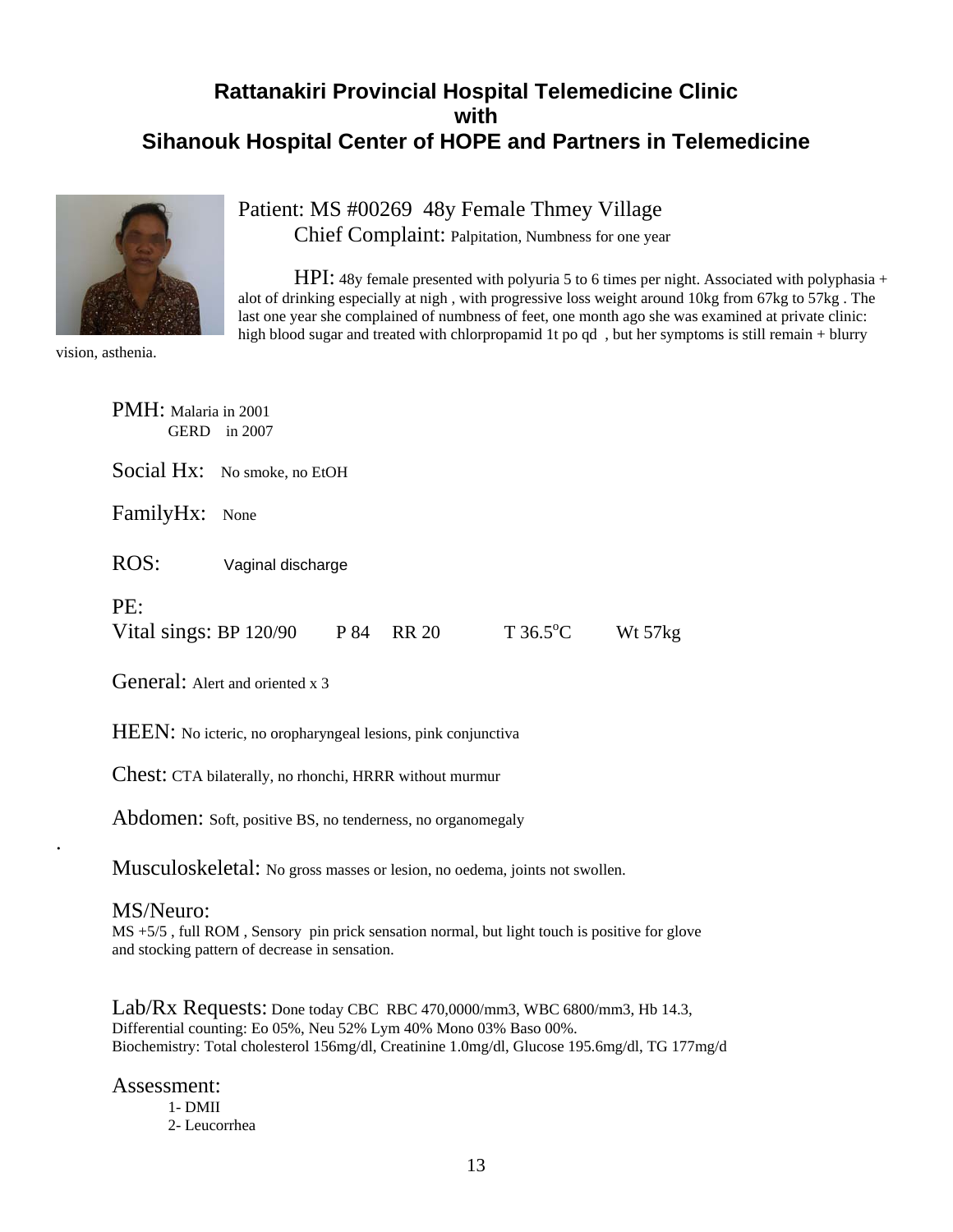#### Plan:

- 1- Glibenclamid 5mg 1tab bid for 2 months
- 2- Captopril 25mg 1/4t po qd for two months
- 3- ASA 300mg 1/4t po qd for two months
- 4- Ciprofloxacin 500mg 1tab bid for a week
- 5- Diabetic diet education, do regular exercise, foot care
- 6- Draw blood for Lyte, BUN, Creat, Gluc and HbA1C at SHCH

#### **Comments/Notes: Do you agree with my assessment and plan?**

#### **Examined by: PA Polo Koh Date: February 27, 2008**

Please send all replies to [kirihospital@yahoo.com](mailto:kirihospital@yahoo.com) and cc: to tmed rithy@online.com.kh . *The information transmitted in this e-mail is intended only for the person or entity to which it is addressed and may contain confidential and/or privileged material. Any review, retransmission, dissemination or other use of or taking of any action in reliance upon, this information by persons or entities other than the intended recipient is prohibited. If you received this e-mail in error, please contact the sender and delete material from any computer.*

**Subject: RE: Rattanakiri TM clinic February 2008 case#6, MS#00269, 48F Date: Sun, 2 Mar 2008 14:49:03 -0500 From: "Goodman, Annekathryn,M.D. To: Fiamma, Kathleen M. CC: kirihospital@yahoo.com, tmed\_rithy@online.com.kh** 

Dear PA Polo Koh,

I agree with your assessment and plan. Your Patient appears to have signs and symptoms of diabetes. Her numbness is most likely due to diabetic neuropathy.

From a gynecologic viewpoint, her vaginal discharge maybe be due to yeast as this is common in uncontrolled diabetes. However, I would suggest additional information about her gynecologic history. Is she still having her periods? When was her last menstrual cycle? Additionally, if possible a pelvic examination to visualize her cervix and rule out growths or bacterial infection is important.

Respectfully, Annekathryn Goodman, M.D.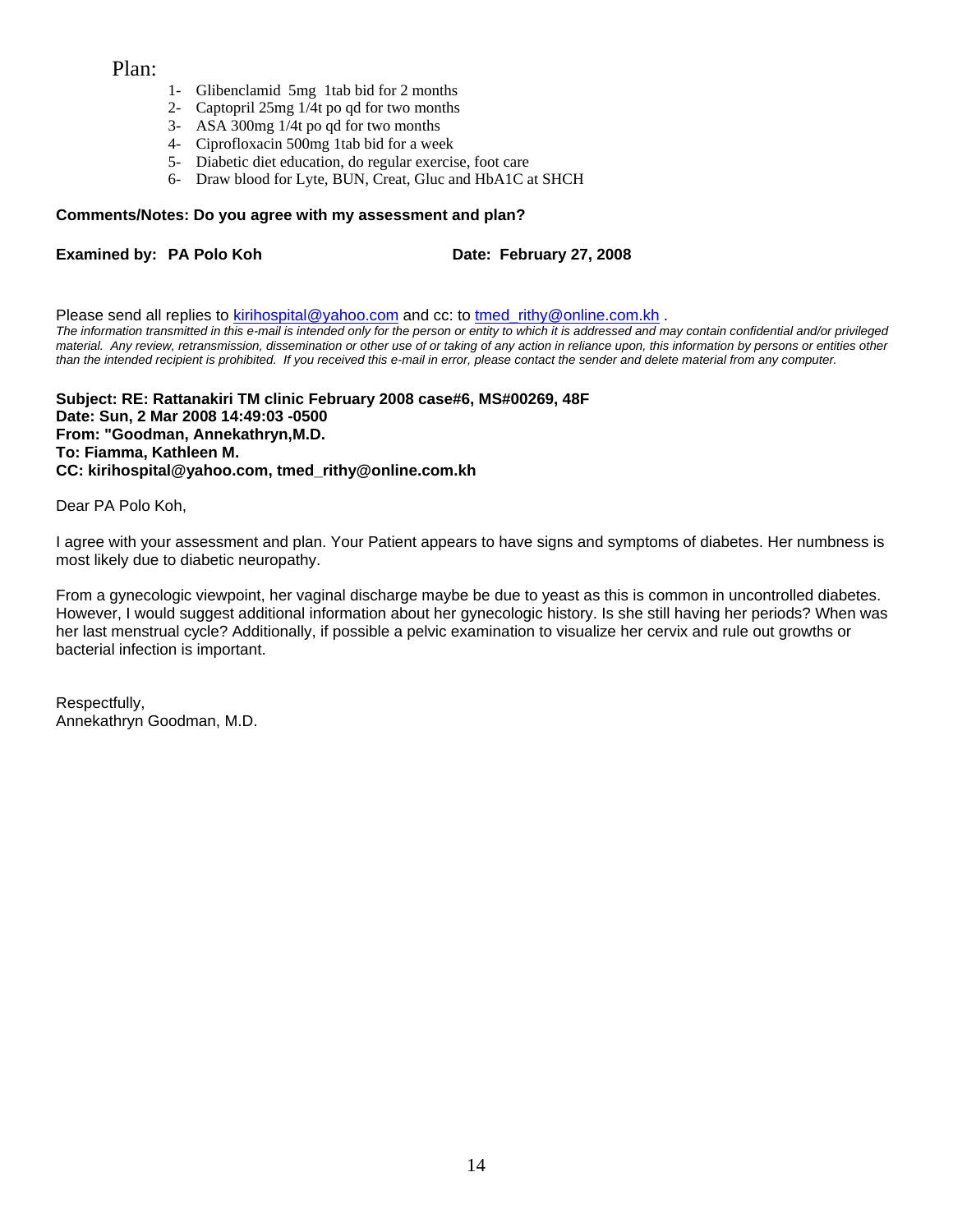# **Thursday, February 28, 2008**

# **Follow-up Report for Rattanakiri TM Clinic**

There were 6 new patients seen during this month TM clinic at Rattanakiri Referral Hospital (RRH). The data of 6 cases was transmitted and received replies from both Phnom Penh and Boston, 28 patients seen by PA Rithy for minor problem and other 18 patients came for follow up and refill medication. Per advice sent by Partners in Boston and Phnom Penh Sihanouk Hospital Center of HOPE as well as advices from PA Rithy on site, the following patients were managed and treated per local staff:

[Please note that in general the practice of dispensing medications at RRH for all patients is usually limited to a maximum of 7 days treatment with expectation of patients to return for another week of supplies if needed be. This practice allows clinicians to monitor patient compliance to taking medications and to follow up on drug side effects, changing of medications, new arising symptoms especially in patients who live away from the town of Banlung and/or illiterate. Nearly all medications and some lab tests not available/done at RRH are provided by SHCH to TM patients at no cost]

# **Treatment Plan for Rattanakiri TM Clinic February 2008**

#### **1. TV#00267, 55F (Village II) Diagnosis:**

#### 1. DMII

2. Elevated BP

#### **Treatment:**

- 1. Metformin 500mg 2t po qhs for one month (#80)
- 2. Captopril 25mg 1/4t po bid for one month (buy)
- 3. ASA 300mg 1/4t po qd for one month (#15)
- 4. Recheck BP in next follow up
- 5. Diabetes diet education, do regular exercise and foot care
- 6. Draw blood for Gluc and HbA1C at SHCH

#### **Lab result on February 28, 2008**

| Gluc           | $= 8.1$ | $[4.2 - 6.4]$ |
|----------------|---------|---------------|
| HbA1C $=$ 11.8 |         | $[4 - 6]$     |

#### **SHCH Recommendation: Continue medication as plan, follow up next month, and check Gluc and HbA1C in three months**

#### **2. VC#00268, 66M (Bey Srok Village)**

#### **Diagnosis:**

1. DMII

#### **Treatment:**

- 1. Metformin 500mg 1t po qhs for one month (#40)
- 2. Captopril 25mg 1/4t po qd for one month (buy)
- 3. ASA 300mg 1/4t po qd for one month (#15)
- 4. Diabetes education, regular exercise, foot care
- 5. Draw blood for Lyte, BUN, Creat, Gluc, and HbA1C at SHCH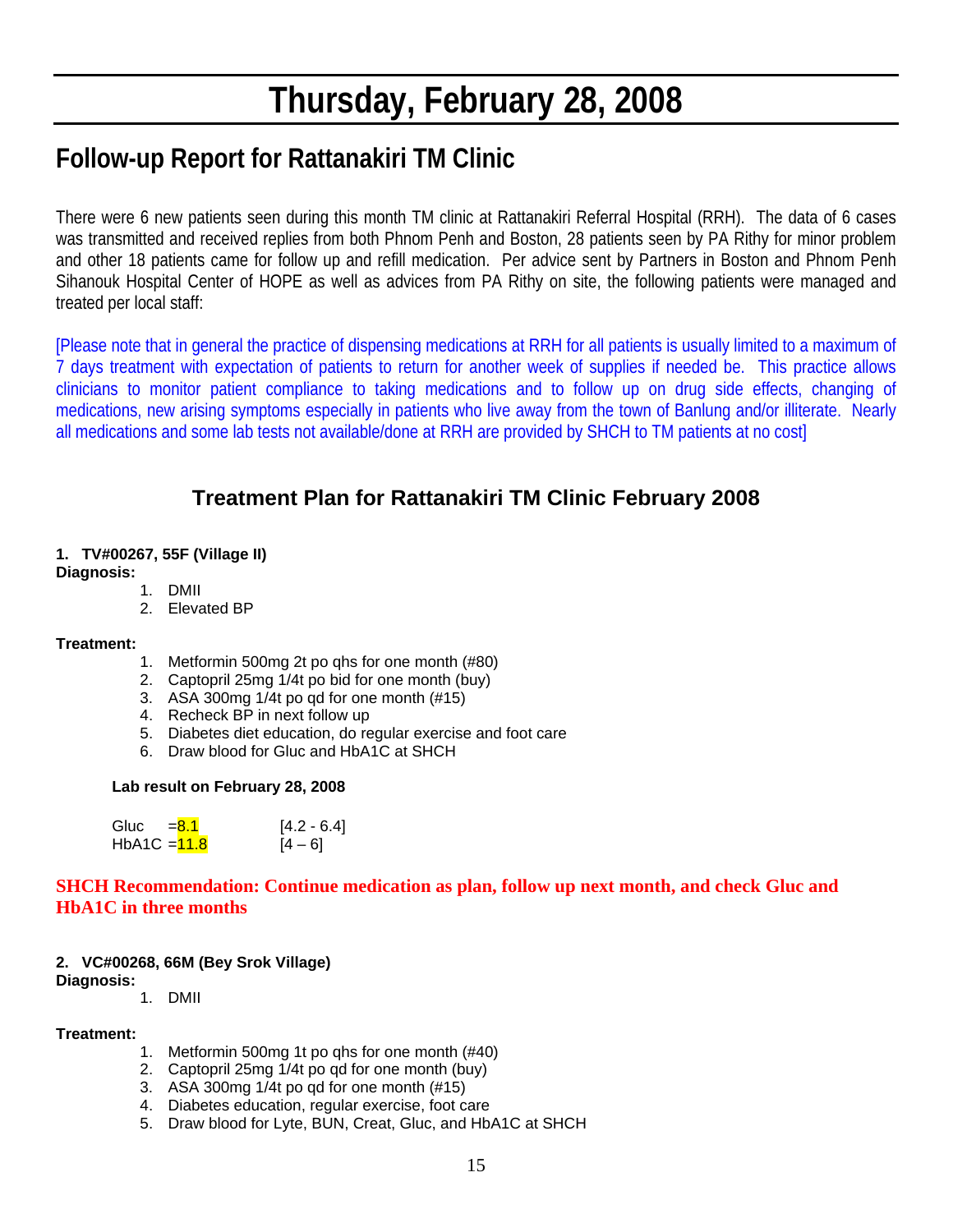#### **Lab result on February 28, 2008**

| Na             | $=139$   | $[135 - 145]$ |
|----------------|----------|---------------|
| K.             | $= 5.2$  | $[3.5 - 5.0]$ |
| CI.            | $= 99$   | $[95 - 110]$  |
| BUN            | $=3.1$   | $[0.8 - 3.9]$ |
| Creat          | $=79$    | $[44 - 80]$   |
| Gluc           | $= 16.5$ | $[4.2 - 6.4]$ |
| HbA1C $=$ 12.4 |          | [4 – 6]       |

#### **SHCH Recommendation: Add Glibenclamide 5mg 1t po qAM, follow up next month and check Gluc and HbA1C in three months**

#### **3. MS #00269, 48F (Thmey Village)**

#### **Diagnosis:**

- 1. DMII
- 2. Bacterial Vaginosis

#### **Treatment:**

- 1. Glibenclamid 5mg 1tab bid for one month (#80)
- 2. Captopril 25mg 1/4t po qd for one month (buy)
- 3. ASA 300mg 1/4t po qd for one month (#15)
- 4. Ciprofloxacin 500mg 1tab bid for a week (buy)
- 5. Diabetic diet education, do regular exercise, foot care
- 6. Draw blood for Gluc and HbA1C at SHCH

#### **Lab result on February 28, 2008**

| Gluc<br>$= 13.9$ | $[4.2 - 6.4]$ |
|------------------|---------------|
| HbA1C = $12.6$   | $[4 - 6]$     |

#### **SHCH Recommendation: Continue medication as plan, follow up next month and check Gluc and HbA1C in three months**

#### **4. TS #00270, 32F (Village I)**

#### **Diagnosis:**

- 1. Pneumonia
- 2. Atelectasia
- 3. PTB?
- 4. Gastritis
- 5. Parasititis

#### **Treatment:**

- 1. Clarithromycine 500mg 1tab bid for two weeks (#28)
- 2. Cotrimoxazole 480mg 2t po bid for two weeks (#56)
- 3. Famotidine 10mg 2tabqhs x 1month (#90)
- 4. Mebendazol 500mg 1tab qhs (buy)
- 5. Paracetamol 500mg 1tab qid (prn) (#30)
- 6. MTV 1t po qd (#60)
- 7. Do AFB sputum smear in referral hospital

#### **SHCH Recommendation: Continue medication as plan and follow up next month**

**5. NM#00271, 68M (Choeng Ra Village)**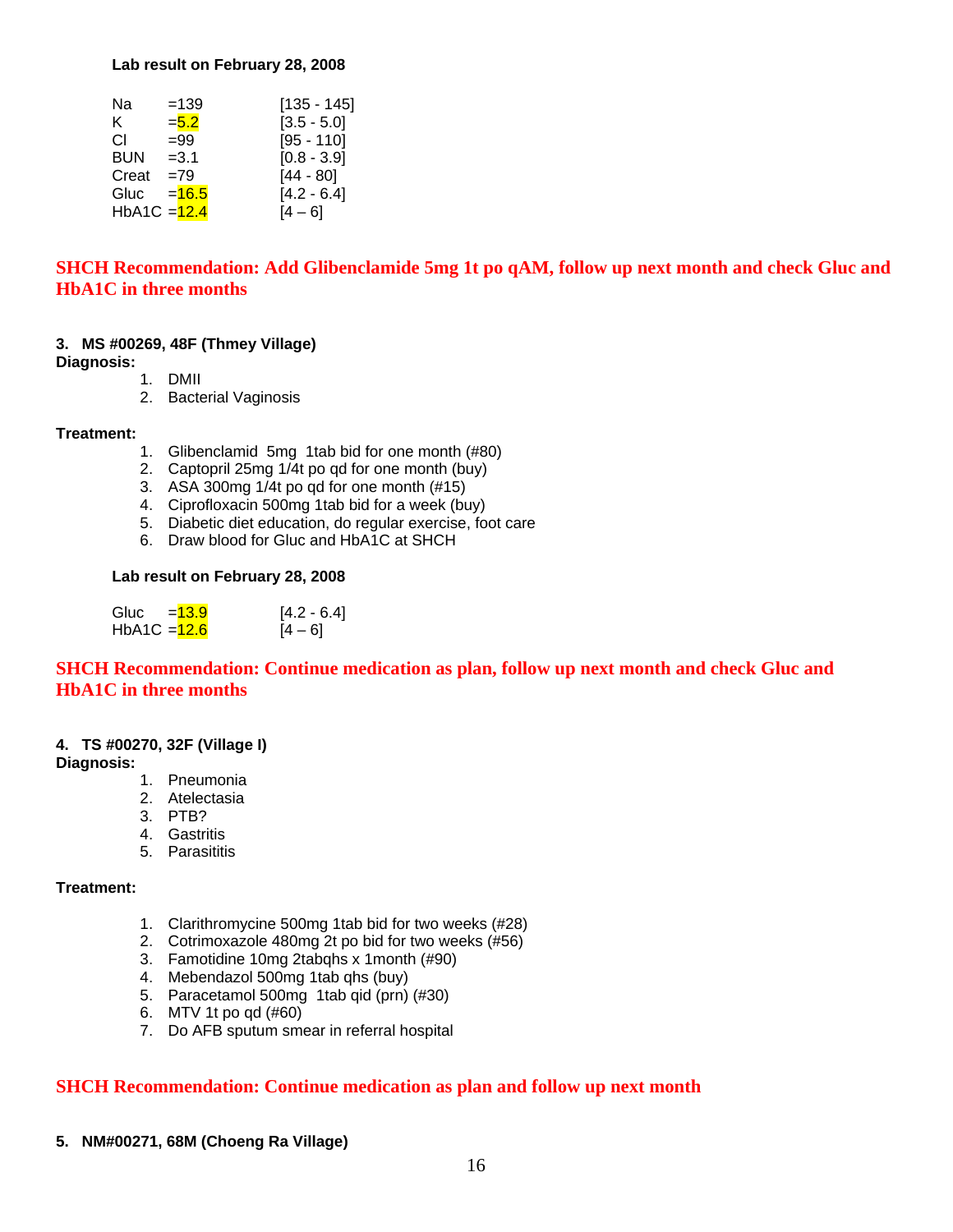#### **Diagnosis:**

- 1. DMII with PNP
- 2. Pneumonia
- 3. PTB?
- 4. Renal Failure?

#### **Treatment:**

- 1. Glibenclamide 5mg 1t po bid for one month (#80)
- 2. Captopril 25mg 1/4t po qd for one month (buy)
- 3. ASA 300mg 1/4t po qd for one month (#15)
- 4. Amytriptylin 25mg 1/2t po qhs for one month (buy)
- 5. Clarythromycin 500mg 1t po bid for 10d (#20)
- 6. Check AFB sputum smear in referral hospital
- 7. Smoking cessation
- 8. Diabetic diet education, regular exercise and foot care
- 9. Draw blood for Gluc, HbA1C at SHCH

#### **Lab result on February 28, 2008**

| Gluc         | $= 25.9$ | $[4.2 - 6.4]$ |
|--------------|----------|---------------|
| HbA1C = 17.5 |          | $[4 - 6]$     |

### **SHCH Recommendation: Increase Glibenclamide 5mg 2t po qAM and add Metformin 500mg 2t po qhs, follow up next month and check Gluc and HbA1C in three months**

#### **6. IA#00272, 5F (Thmey Village)**

**Diagnosis:**

- 1. Pneumonia
- 2. Relapsed PTB?
- 3. Cachexia

#### **Treatment:**

- 1. Clarythromycin 500mg 1/2t po bid for 14d (#14)
- 2. MTV 1t po qd (#60)
- 3. Do AFB sputum smear in referral hospital

### **SHCH Recommendation: Continue medication as plan and follow up next month**

### **Patient who came for follow up and refill medication**

#### **1. NS#00006, 18F (Village I)**

**Diagnosis:** 

1. Euthyroid goiter

#### **Treatment:**

- 1. Carbimazole 5mg 1t po qd
- 2. Propranolol 40mg ¼t po bid
- 3. Draw blood for Free T4 in April 2008

#### **2. NH#00010, 53F (Village III)**

**Diagnosis:** 

- 1. HTN
- 2. DMII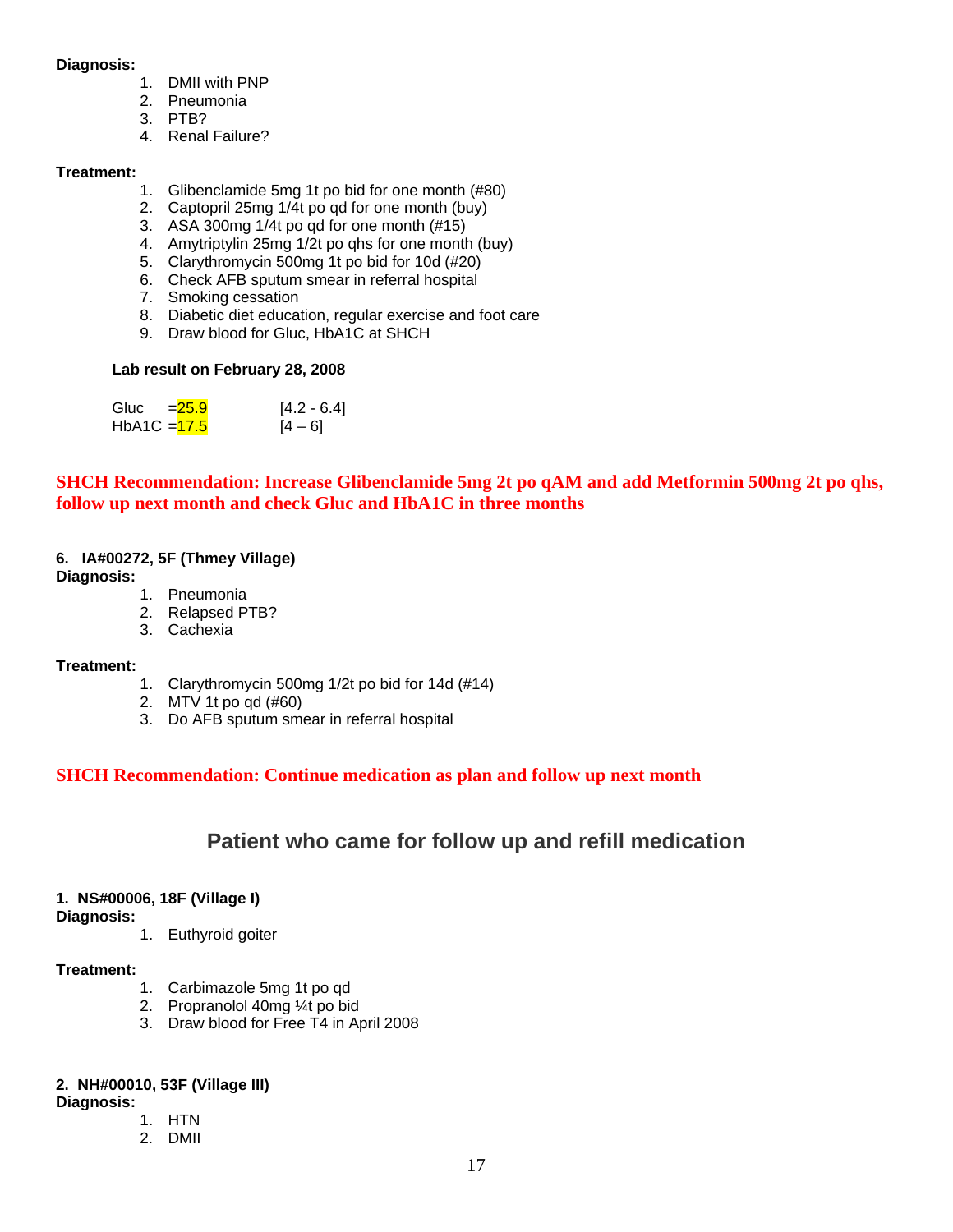- 3. LVH
- 4. Aortic Insufficiency?
- 5. Aortic Stenosis?

#### **Treatment:**

- 1. Atenolol 50mg 1t po bid
- 2. Chlorpropramide 1t po bid
- 3. ASA 300mg 1/4t po qd
- 4. Captopril 25mg 1t po tid
- 5. HCTZ 25mg 2t po qd
- 6. Draw blood for Lyte, BUN, Creat, Gluc, Tot Cholesterol, TG, HbA1C at SHCH

#### **Lab result on February 28, 2008**

| Nа             | $=142$  | $[135 - 145]$         |
|----------------|---------|-----------------------|
| K.             | $= 3.2$ | $[3.5 - 5.0]$         |
| CI.            | $=100$  | $[95 - 110]$          |
| <b>BUN</b>     | $=2.3$  | $[0.8 - 3.9]$         |
| Creat          | $= 71$  | $[44 - 80]$           |
| Gluc           | $= 6.0$ | $[4.2 - 6.4]$         |
| $T.$ Chol =4.2 |         | $\left[ <5.7 \right]$ |
| TG             | $=1.3$  | $[-1.71]$             |
| $HbA1C = 7.2$  |         | $[4 - 6]$             |
|                |         |                       |

#### **SHCH Recommendation: Continue medication as plan and check Gluc, HbA1C in three months**

#### **3. EB#00078, 41F (Village IV) , KON MOM**

**Diagnosis:** 

- 1. CHF
- 2. Incompleted RBBB

#### **Treatment:**

- 1. Captopril 25mg 1/2tab po qd (#50)
- 2. Digoxin 0.25mg 1tab po qd (#100)
- 3. Furosemide 40mg ½tab po bid (#100)
- 4. Spironolactone 25mg 2tab po bid (#400)
- 5. MTV 1tab po bid (#100)

#### **4. PO#00148, 67F (Village III)**

**Diagnosis:** 

- 1. HTN
- 2. DMII with PNP

#### **Treatment:**

- 1. Metformin 500mg 1t po qhs
- 2. Glibenclamide 5mg 1t po bid
- 3. Captopril 25mg ¼t po bid
- 4. ASA 300mg ¼t po qd
- 5. Amitriptylin 25mg ½t po qhs
- 6. Draw blood for Gluc and HbA1C at SHCH

#### **Lab result on February 28, 2008**

Gluc  $=6.2$  [4.2 - 6.4] HbA1C =  $\frac{9.8}{9.6}$  [4 – 6]

**SHCH Recommendation: Continue medication as plan and check Gluc, HbA1C in three months**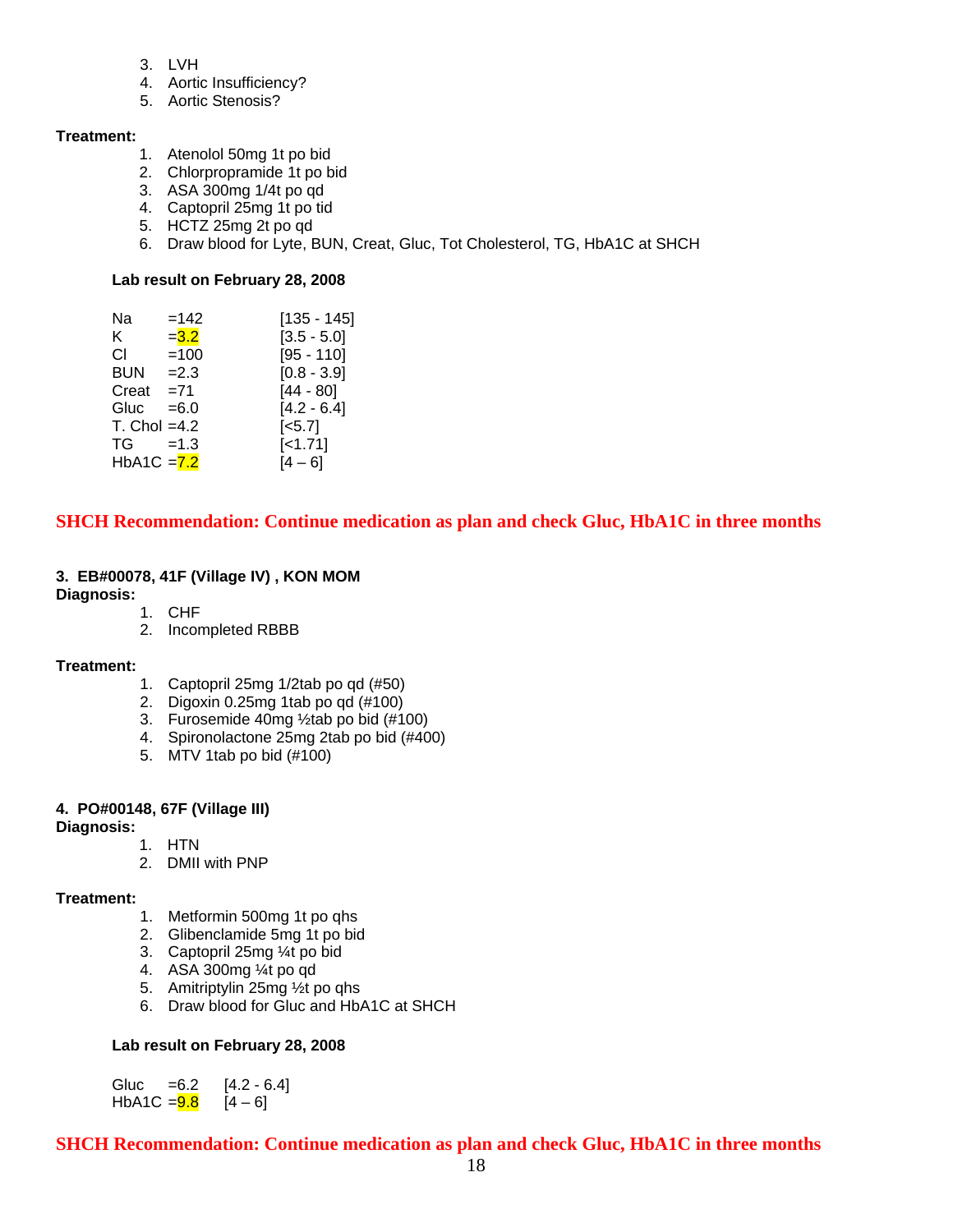#### **5. PS#00149, 26F (Village I)**

- **Diagnosis:** 
	- 1. Euthyroid Goiter

#### **Treatment:**

1. Carbimazole 5mg 1t po qd

#### **6. OT#00155, 45F (Bor Keo)**

#### **Diagnosis:**

- 1. HTN
- 2. DMII

#### **Treatment:**

- 1. Metformin 500mg 2t qAM, 3t qPM (#500)
- 2. Glibenclamide 5mg 2t po bid (#400)
- 3. Captopril 25mg 1/2t po bid (100)
- 4. ASA 300mg ¼t po qd (#25)
- 5. Amitriptylin 25mg ½t po qhs (#50)
- 6. Citirizin 10mg 1t po qd (buy)
- 7. Draw blood for Gluc and HbA1C at SHCH

#### **Lab result on February 28, 2008**

Gluc  $=$   $\frac{9.3}{14.2}$  - 6.4] HbA1C  $=$   $\frac{14.1}{14}$  [4 – 6]

#### **SHCH Recommendation: Continue medication as plan, follow up next month and check Gluc, HbA1C in three months**

#### **7. OP#00161, 78M (Village I)**

#### **Diagnosis:**

1. COPD

#### **Treatment:**

1. Salbutamol Inhaler 2puffs po bid (#2)

#### **8. YM#00189, 16F (Village III)**

#### **Diagnosis:**

1. Asthma

#### **Treatment:**

1. Salbutamol Inhaler 2puffs bid prn

#### **9. PN#00229, 45F (Village VI)**

#### **Diagnosis:**

1. DMII

#### **Treatment:**

- 1. Chlorpropramide 250mg 1t po qd
- 2. Metformin 500mg 1t po qhs
- 3. ASA 300mg 1/4t po qd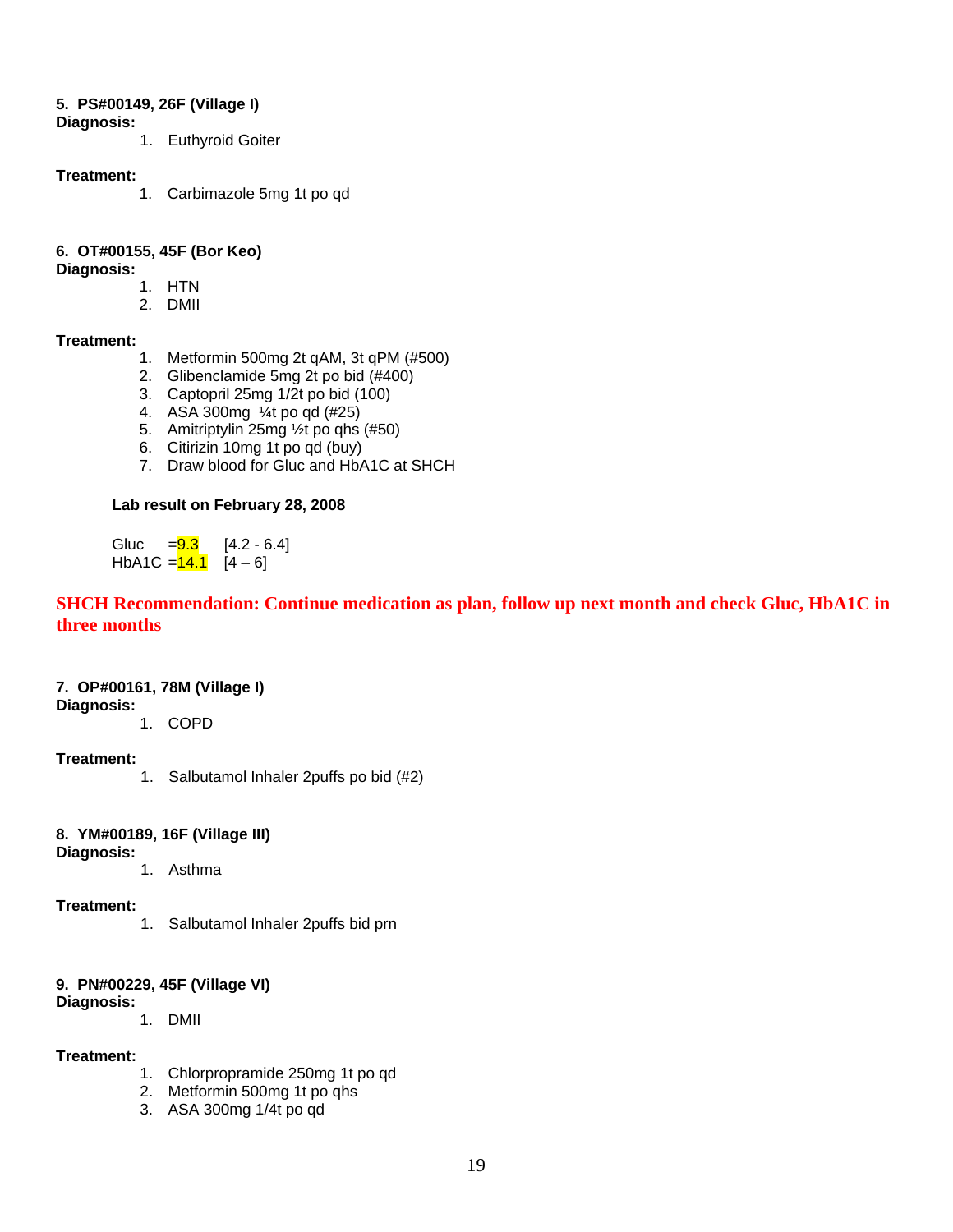#### **10. OH#00230, F (Village III) Diagnosis:**

- 1. HTN
	- 2. Euthyroid goiter

#### **Treatment:**

- 1. Atenolol 50mg 1/2t po bid (#100)
- 2. Captopril 25mg 1/2t po bid (buy)

#### **11. KK#00231, 45F (Village I)**

- **Diagnosis:**
- 1. DMII

#### **Treatment:**

- 1. Chlorpropramide 250mg 1t po bid
- 2. Metformin 500mg 1t po qhs
- 3. Captopril 25mg 1/4t po qd
- 4. ASA 300mg 1/4t po qd

#### **12. SP#00238, 34F (Village I)**

#### **Diagnosis:**

- 1. Hyperthyroidism
- 2. 7 months Pregnancy

#### **Treatment:**

- 1. Antenatal care at health center
- 2. Draw blood for Free T4 at SHCH

#### **Lab result on February 28, 2008**

Free T4= $\frac{55.72}{9.14 - 23.81}$ 

#### **SHCH Recommendation: Keep the same plan and Follow up next month**

#### **13. SE#00247, 68M (O plong Village)**

**Diagnosis:**

- 1. DMII
- 2. HTN
- 3. Chronic wound on left lower leg

#### **Treatment:**

- 1. Glibenclamide 1t po bid (#200)
- 2. Captopril 25mg 1/4t po bid (#50)
- 3. ASA 300mg 1/4t po qd (#25)
- 4. Draw blood for Lyte, Creat, Gluc, HbA1C at SHCH

#### **Lab result on February 28, 2008**

| Na           | $=141$  | $[135 - 145]$ |
|--------------|---------|---------------|
| K.           | $=3.5$  | $[3.5 - 5.0]$ |
| CL.          | $=99$   | $[95 - 110]$  |
| Creat        | $= 91$  | $[53 - 97]$   |
| Gluc         | $=14.2$ | $[4.2 - 6.4]$ |
| HbA1C $=9.5$ |         | $[4 - 6]$     |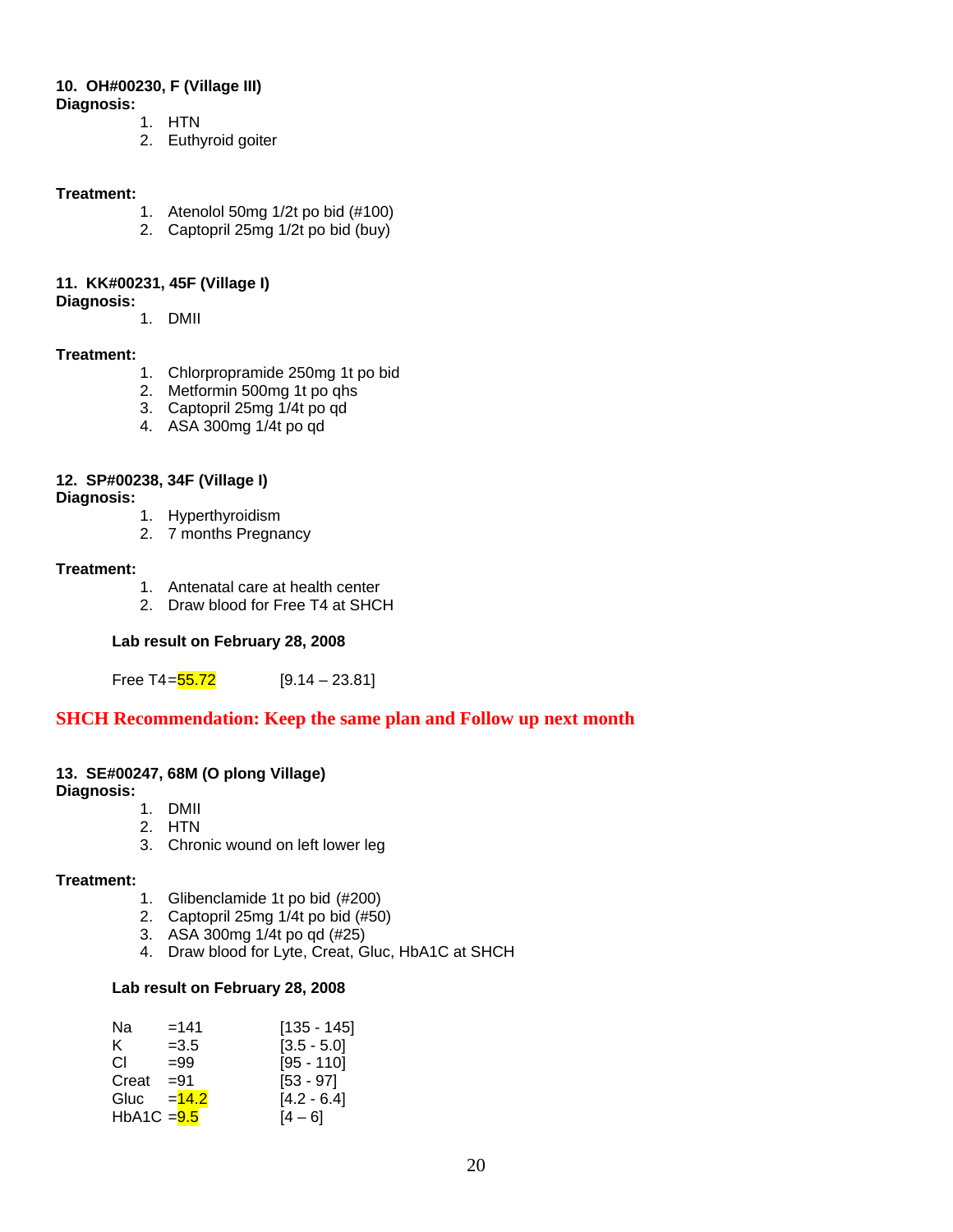#### **SHCH Recommendation: Continue medication as plan, follow up next month and check Gluc, HbA1C in three months**

#### **14. SS#00258, 61F (Village III)**

**Diagnosis:** 1. DMII

#### **Treatment:**

1. Glibenclamide 250mg 1t po qd

#### **15. KC#00260, 44F (Village V)**

**Diagnosis:**

1. DMII

#### **Treatment:**

- 1. Metformin 500mg 1t po qhs
- 2. Glibenclamide 5mg 1t po qd
- 3. Review patient on diabetic diet and foot care
- 4. Draw blood for Gluc and HbA1C at SHCH

#### **Lab result on February 28, 2008**

Gluc =  $\frac{3.8}{10.6}$  [4.2 - 6.4]<br>HbA1C = 6.0 [4 – 6]  $HbA1C = 6.0$ 

**SHCH Recommendation: Continue medication as plan, follow up next month and check Gluc, HbA1C in three months** 

#### **16. CV#00262, 37M (Village VI)**

**Diagnosis:**

- 1. DMII
- 2. Allergic Rhinitis
- 3. LLQ lipoma

#### **Treatment:**

- 1. Metformin 500mg 1t qhs for (#100)
- 2. Glibenclamide 5mg 1t po qAM (buy)
- 3. Captopril 25mg 1/4t po qd (buy)
- 4. ASA 500mg  $1/4t$  po chew gd  $(\#25)$
- 5. Diabetic education, foot care and do regular exercise

#### **17. HY#00264, 22M (Village I)**

**Diagnosis:**

1. PUD

#### **Treatment:**

- 1. Omeprazole 20mg 1t po qhs
- 2. GERD prevention education

### **18. BS#00265, 51M (Village VI)**

**Diagnosis:**

1. DMII

#### **Treatment:**